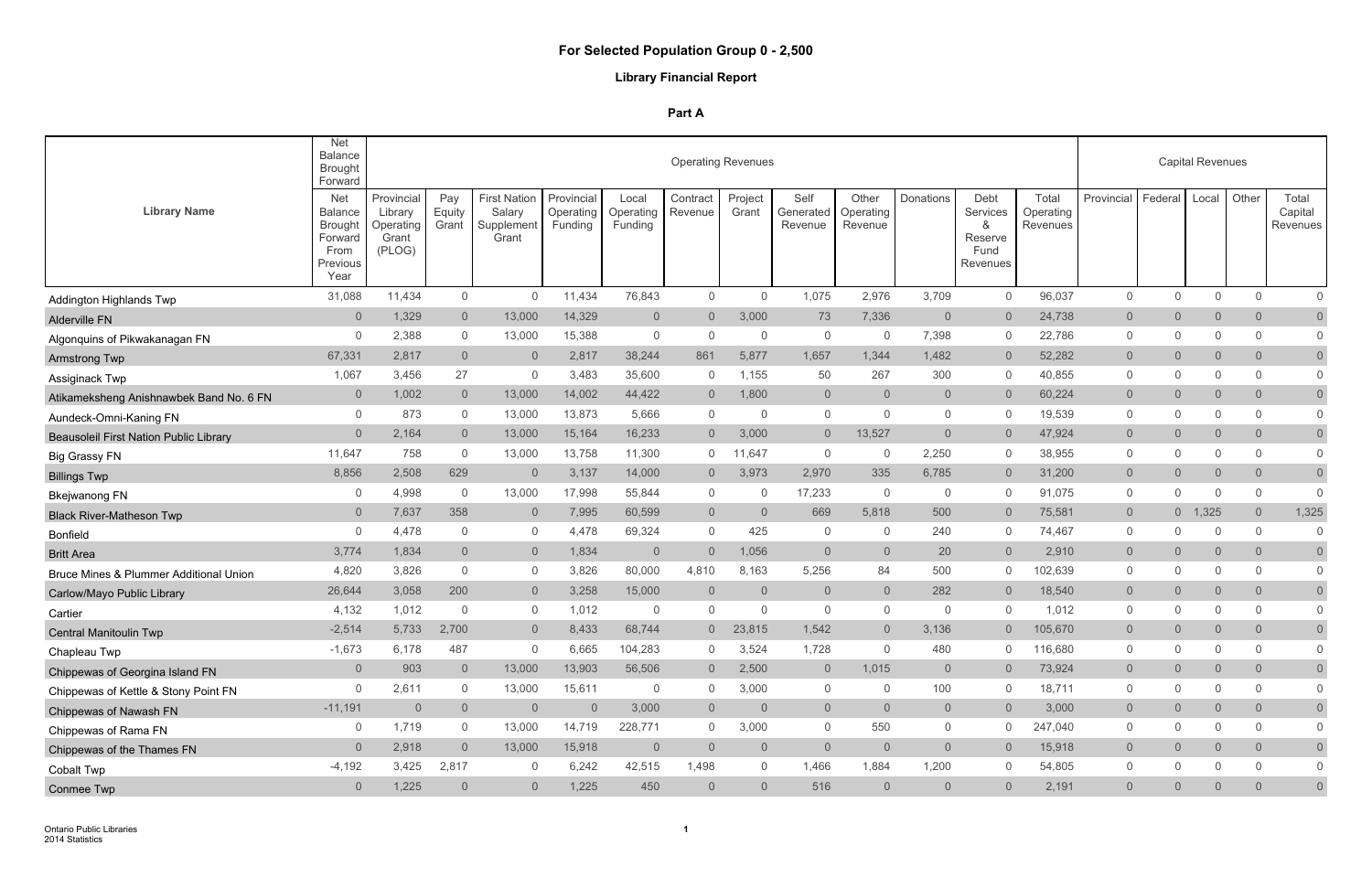# **Library Financial Report**

|                                  | <b>Net</b><br><b>Balance</b><br><b>Brought</b><br>Forward                             |                                                       |                        |                                                      |                                    |                               | <b>Operating Revenues</b> |                  |                              |                               |                |                                                      |                                |                |                | <b>Capital Revenues</b> |                 |                                     |
|----------------------------------|---------------------------------------------------------------------------------------|-------------------------------------------------------|------------------------|------------------------------------------------------|------------------------------------|-------------------------------|---------------------------|------------------|------------------------------|-------------------------------|----------------|------------------------------------------------------|--------------------------------|----------------|----------------|-------------------------|-----------------|-------------------------------------|
| <b>Library Name</b>              | <b>Net</b><br><b>Balance</b><br><b>Brought</b><br>Forward<br>From<br>Previous<br>Year | Provincial<br>Library<br>Operating<br>Grant<br>(PLOG) | Pay<br>Equity<br>Grant | <b>First Nation</b><br>Salary<br>Supplement<br>Grant | Provincial<br>Operating<br>Funding | Local<br>Operating<br>Funding | Contract<br>Revenue       | Project<br>Grant | Self<br>Generated<br>Revenue | Other<br>Operating<br>Revenue | Donations      | Debt<br>Services<br>&<br>Reserve<br>Fund<br>Revenues | Total<br>Operating<br>Revenues | Provincial     | Federal        | Local                   | Other           | Total<br>Capital<br><b>Revenues</b> |
| Curve Lake FN                    | $-3,170$                                                                              | 2,312                                                 | $\overline{0}$         | 13,000                                               | 15,312                             | $\overline{0}$                | $\mathbf{0}$              | 3,000            | $\overline{0}$               | 902                           | $\overline{0}$ | $\overline{0}$                                       | 19,214                         | $\mathsf{O}$   | 0              | $\overline{0}$          | $\overline{0}$  | $\mathbf 0$                         |
| Delaware FN                      | $\overline{0}$                                                                        | 1,412                                                 | $\overline{0}$         | 13,000                                               | 14,412                             | $\overline{0}$                | $\overline{0}$            | 3,000            | $\overline{0}$               | $\overline{0}$                | $\overline{0}$ | $\overline{0}$                                       | 17,412                         | $\overline{0}$ | $\overline{0}$ | $\overline{0}$          | $\overline{0}$  | $\overline{0}$                      |
| Deseronto                        | 15,306                                                                                | 3,496                                                 | 0                      | $\overline{0}$                                       | 3,496                              | 95,000                        | $\mathbf{0}$              | 5,412            | 10,392                       | 5,785                         | 4,857          | $\overline{0}$                                       | 124,942                        | $\mathsf{O}$   |                | $0$ 7,500               | $\mathbf{0}$    | 7,500                               |
| Dokis FN                         | $\overline{0}$                                                                        | 1,302                                                 | $\overline{0}$         | 13,000                                               | 14,302                             | 2,104                         | $\overline{0}$            | $\overline{0}$   | $\overline{0}$               | $\overline{0}$                | $\overline{0}$ | $\overline{0}$                                       | 16,406                         | $\overline{0}$ | $\overline{0}$ | $\overline{0}$          | $\overline{0}$  | $\overline{0}$                      |
| Dorion Twp                       | 0                                                                                     | 1,013                                                 | 0                      | $\overline{0}$                                       | 1,013                              | 16,646                        | 497                       | 9,564            | 500                          | $\overline{0}$                | 4,250          | $\overline{0}$                                       | 32,470                         | 0              | 0              | $\mathbf 0$             | $\mathbf{0}$    | $\overline{0}$                      |
| Dubreuilville Twp                | $\overline{0}$                                                                        | 1,913                                                 | $\overline{0}$         | $\overline{0}$                                       | 1,913                              | $\overline{0}$                | $\overline{0}$            | $\overline{0}$   | 206                          | $\overline{0}$                | $\overline{0}$ | 1,912                                                | 4,031                          | $\overline{0}$ | $\overline{0}$ | $\overline{0}$          | $\overline{0}$  | $\overline{0}$                      |
| Ear Falls Twp                    | $\mathbf{0}$                                                                          | 3,942                                                 | 360                    | $\overline{0}$                                       | 4,302                              | 100,183                       | $\overline{0}$            | $\overline{0}$   | 2,064                        | 6,857                         | 38             | 4,972                                                | 118,416                        | 0              | 0              | 0                       | $\mathbf{0}$    | $\overline{0}$                      |
| Emo Twp                          | 280                                                                                   | 2,483                                                 | $\overline{0}$         | $\overline{0}$                                       | 2,483                              | 42,000                        | 6,215                     | 1,348            | 11,107                       | 3,100                         | 1,350          | 13,431                                               | 81,034                         | $\overline{0}$ | $\overline{0}$ | $\overline{0}$          | $\overline{0}$  | $\overline{0}$                      |
| Englehart                        | $\overline{0}$                                                                        | 3,657                                                 | 3,421                  | $\overline{0}$                                       | 7,078                              | 36,652                        | 28,830                    | 3,577            | 7,471                        | 4,233                         | 7,972          | $\overline{0}$                                       | 95,813                         | 0              | $\mathbf 0$    | $\mathbf 0$             | $\mathbf{0}$    | $\mathbf 0$                         |
| <b>Fauquier-Strickland Twp</b>   | 11,118                                                                                | 2,016                                                 | 2,181                  | $\overline{0}$                                       | 4,197                              | 42,000                        | $\overline{0}$            | 4,536            | 3,805                        | $\overline{0}$                | 1,991          | $\overline{0}$                                       | 56,529                         | $\overline{0}$ | $\overline{0}$ | $\overline{0}$          | $\overline{0}$  | $\overline{0}$                      |
| <b>French River</b>              | 21,300                                                                                | 10,992                                                | 406                    | $\overline{0}$                                       | 11,398                             | 125,666                       | 1,066                     | 2,168            | 4,782                        | 1,524                         | $\overline{0}$ | $\overline{0}$                                       | 146,604                        | $\mathbf{0}$   | 0              | $\mathbf 0$             | 0               | $\overline{0}$                      |
| <b>Garden River FN</b>           | $\overline{0}$                                                                        | 2,741                                                 | $\overline{0}$         | 13,000                                               | 15,741                             | $\overline{0}$                | $\overline{0}$            | $\overline{0}$   | $\overline{0}$               | $\overline{0}$                | $\overline{0}$ | $\overline{0}$                                       | 15,741                         | $\overline{0}$ | $\overline{0}$ | $\mathsf{O}\xspace$     | $\overline{0}$  | $\overline{0}$                      |
| Georgian Bay Twp                 | $-9,381$                                                                              | 23,650                                                | 4,849                  | $\overline{0}$                                       | 28,499                             | 140,023                       | $\overline{0}$            | 1,155            | 3,390                        | 1,213                         | 6,238          | 6,854                                                | 187,372                        | $\mathsf{O}$   | $\mathbf 0$    | 0                       | $\mathbf 0$     | $\mathbf 0$                         |
| Gogama LSB                       | $\overline{0}$                                                                        | 1,338                                                 | $\mathbf 0$            | $\overline{0}$                                       | 1,338                              | $\overline{0}$                | $\overline{0}$            | 4,474            | 1,756                        | $\overline{0}$                | $\overline{0}$ | $\overline{0}$                                       | 7,568                          | $\overline{0}$ | $\overline{0}$ | $\overline{0}$          | $\overline{0}$  | $\overline{0}$                      |
| Gore Bay Union                   | $\overline{0}$                                                                        | 5,497                                                 | 2,815                  | $\overline{0}$                                       | 8,312                              | 32,861                        | 671                       | 560              | 3,418                        | $\overline{0}$                | 2,670          | $\overline{0}$                                       | 48,492                         | 3,187          | 0              | 0                       | $\mathbf{0}$    | 3,187                               |
| Greater Madawaska Twp            | 50,194                                                                                | 11,818                                                | $\overline{0}$         | $\overline{0}$                                       | 11,818                             | 67,830                        | $\overline{0}$            | $\overline{0}$   | 2,264                        | 1,853                         | 500            | $\overline{0}$                                       | 84,265                         | $\overline{0}$ | $\overline{0}$ | $\overline{0}$          | $\overline{0}$  | $\overline{0}$                      |
| Head, Clara & Maria              | $-4,511$                                                                              | 1,423                                                 | $\boldsymbol{0}$       | $\overline{0}$                                       | 1,423                              | - 0                           | $\mathbf{0}$              | 5,398            | 3,542                        | 782                           | 807            | $\overline{0}$                                       | 11,952                         | 0              | 0              | 0                       | $\mathbf{0}$    | $\overline{0}$                      |
| Henvey Inlet FN                  | $\overline{0}$                                                                        | 243                                                   | $\overline{0}$         | 13,000                                               | 13,243                             | 20,730                        | $\overline{0}$            | $\overline{0}$   | $\overline{0}$               | $\overline{0}$                | $\overline{0}$ | $\overline{0}$                                       | 33,973                         | $\overline{0}$ | $\overline{0}$ | 0                       | $\Omega$        | $\overline{0}$                      |
| <b>Hilton Union</b>              | 8,862                                                                                 | 2,108                                                 | 786                    | 0                                                    | 2,894                              | 23,192                        | $\mathbf{0}$              | $\Omega$         | 1,947                        | 893                           | 1,677          | 28                                                   | 30,631                         | $\mathbf{0}$   | $\Omega$       | $\overline{0}$          | $\overline{0}$  |                                     |
| Hornepayne Twp                   | $\overline{0}$                                                                        | 3,481                                                 | 282                    | $\overline{0}$                                       | 3,763                              | 84,470                        | $\overline{0}$            | $\overline{0}$   | 1,903                        | 1,716                         | 2,258          | $\overline{0}$                                       | 94,110                         | $\overline{0}$ | $\overline{0}$ | $\overline{0}$          | $\overline{0}$  | $\overline{0}$                      |
| Huron Shores                     | 12,569                                                                                | 6,256                                                 | 1,988                  | $\overline{0}$                                       | 8,244                              | 23,375                        | $\overline{0}$            | 5,338            | 80                           | $\overline{0}$                | 116            | 5,000                                                | 42,153                         | $\mathbf 0$    | $\mathbf 0$    | $\Omega$                | $\mathbf{0}$    | $\overline{0}$                      |
| Ignace                           | $\overline{0}$                                                                        | 4,946                                                 | 53                     | $\overline{0}$                                       | 4,999                              | 55,000                        | $\overline{0}$            | $\overline{0}$   | 562                          | $\overline{0}$                | 533            | $\overline{0}$                                       | 61,094                         | $\overline{0}$ | $\overline{0}$ | $\overline{0}$          | $\overline{0}$  | $\overline{0}$                      |
| Iskatewizaagegan No. 39 FN       | $\overline{0}$                                                                        | 842                                                   | $\mathsf{O}$           | 13,000                                               | 13,842                             | $\overline{0}$                | $\overline{0}$            | 1,400            | $\overline{0}$               | $\overline{0}$                | $\overline{0}$ | $\overline{0}$                                       | 15,242                         | $\overline{0}$ | 0              | $\mathbf 0$             | $\overline{0}$  | $\overline{0}$                      |
| James Twp                        | $\overline{0}$                                                                        | 1,396                                                 | $\overline{0}$         | $\overline{0}$                                       | 1,396                              | 30,775                        | $\overline{0}$            | $\overline{0}$   | 763                          | 854                           | $\overline{0}$ | $\overline{0}$                                       | 33,788                         | $\overline{0}$ | $\overline{0}$ |                         | $0 \quad 1,000$ | 1,000                               |
| Kearney & Area                   | 10,674                                                                                | 4,825                                                 | 73                     | $\overline{0}$                                       | 4,898                              | 19,323                        | $\overline{0}$            | $\mathbf 0$      | 1,951                        | 2,750                         | 181            | $\overline{0}$                                       | 29,103                         | $\mathsf{O}$   | 0              | $\mathbf 0$             | $\overline{0}$  | $\mathbf 0$                         |
| Killaloe, Hagarty & Richards Twp | 16,652                                                                                | 6,824                                                 | 1,312                  | $\overline{0}$                                       | 8,136                              | 66,257                        | 4,648                     | 8,018            | 10,773                       | 1,189                         | 1,945          | $\overline{0}$                                       | 100,966                        | $\overline{0}$ | $\overline{0}$ | $\overline{0}$          | $\overline{0}$  | $\mathsf{O}\xspace$                 |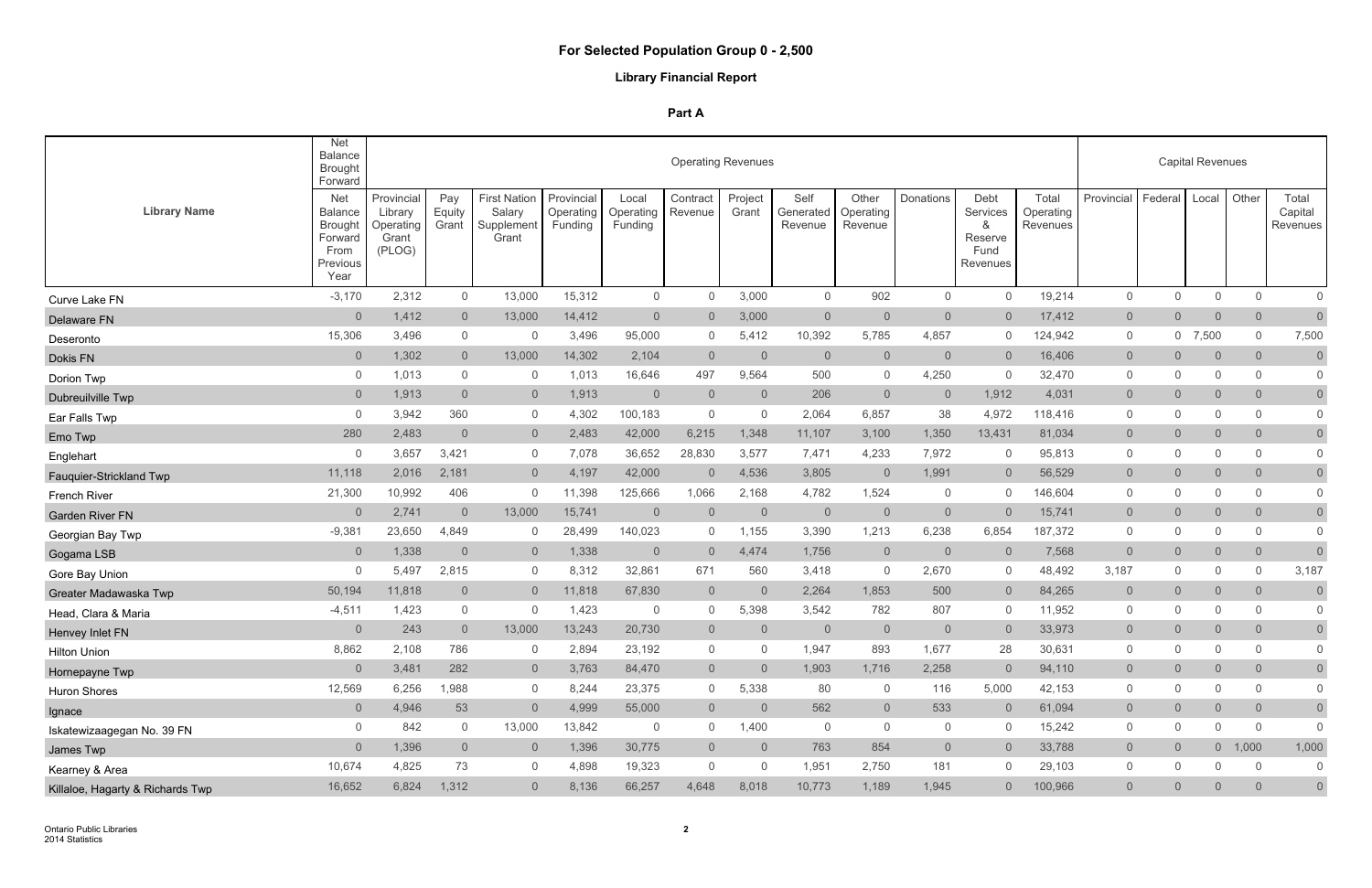# **Library Financial Report**

|                                                       | Net<br>Balance<br><b>Brought</b><br>Forward                                           |                                                       |                        |                                                      |                                    |                               | <b>Operating Revenues</b> |                  |                              |                               |                |                                                      |                                |                |                | <b>Capital Revenues</b> |                |                              |
|-------------------------------------------------------|---------------------------------------------------------------------------------------|-------------------------------------------------------|------------------------|------------------------------------------------------|------------------------------------|-------------------------------|---------------------------|------------------|------------------------------|-------------------------------|----------------|------------------------------------------------------|--------------------------------|----------------|----------------|-------------------------|----------------|------------------------------|
| <b>Library Name</b>                                   | <b>Net</b><br><b>Balance</b><br><b>Brought</b><br>Forward<br>From<br>Previous<br>Year | Provincial<br>Library<br>Operating<br>Grant<br>(PLOG) | Pay<br>Equity<br>Grant | <b>First Nation</b><br>Salary<br>Supplement<br>Grant | Provincial<br>Operating<br>Funding | Local<br>Operating<br>Funding | Contract<br>Revenue       | Project<br>Grant | Self<br>Generated<br>Revenue | Other<br>Operating<br>Revenue | Donations      | Debt<br>Services<br>&<br>Reserve<br>Fund<br>Revenues | Total<br>Operating<br>Revenues | Provincial     | Federal        | Local                   | Other          | Total<br>Capital<br>Revenues |
| Larder Lake Public Library                            | 47,713                                                                                | 2,704                                                 | 1,740                  | $\overline{0}$                                       | 4,444                              | 49,418                        | $\mathbf 0$               | 6,098            | 4,686                        | 1,019                         | 6,163          | $\overline{0}$                                       | 71,828                         | $\mathsf{O}$   | $\mathbf{0}$   | $\mathbf 0$             | $\mathbf 0$    | $\overline{0}$               |
| Loring, Port Loring and District Local Services Board | $\overline{0}$                                                                        | 5,808                                                 | $\overline{0}$         | $\overline{0}$                                       | 5,808                              | $\overline{0}$                | $\overline{0}$            | $\overline{0}$   | $\overline{0}$               | $\overline{0}$                | $\overline{0}$ | $\overline{0}$                                       | 5,808                          | $\overline{0}$ | $\overline{0}$ | $\overline{0}$          | $\overline{0}$ | $\overline{0}$               |
| M'Chigeeng FN                                         | $\overline{0}$                                                                        | 3,087                                                 | 0                      | 13,000                                               | 16,087                             | 20,619                        | $\mathbf{0}$              | 3,620            | $\overline{0}$               | 1,181                         | $\overline{0}$ | $\overline{0}$                                       | 41,507                         | $\mathsf{O}$   | 0              | $\Omega$                | $\mathbf 0$    | $\mathbf 0$                  |
| Magnetawan FN                                         | $\overline{0}$                                                                        | 288                                                   | $\overline{0}$         | 13,000                                               | 13,288                             | 5,594                         | $\overline{0}$            | 3,000            | $\overline{0}$               | $\overline{0}$                | $\overline{0}$ | $\overline{0}$                                       | 21,882                         | $\overline{0}$ | $\overline{0}$ | $\overline{0}$          | $\overline{0}$ | $\overline{0}$               |
| Magnetawan Twp                                        | $-4,036$                                                                              | 8,611                                                 | 1,712                  | 0                                                    | 10,323                             | 66,200                        | 0                         | 4,892            | 1,428                        | 1,215                         | 1,248          | $\overline{0}$                                       | 85,306                         | 0              | $\mathbf 0$    | $\mathbf 0$             | $\mathbf{0}$   | $\overline{0}$               |
| Manitouwadge                                          | $\overline{0}$                                                                        | 6,715                                                 | 379                    | $\overline{0}$                                       | 7,094                              | 118,542                       | $\overline{0}$            | 5,632            | 5,102                        | 843                           | 1,812          | $\overline{0}$                                       | 139,025                        | $\overline{0}$ | $\overline{0}$ | $\overline{0}$          | $\overline{0}$ | $\overline{0}$               |
| Markstay-Warren                                       | $\mathbf{0}$                                                                          | 6,115                                                 | 1,037                  | $\overline{0}$                                       | 7,152                              | 69,764                        | $\Omega$                  | 4,818            | 572                          | 1,280                         | 1,500          | $\overline{0}$                                       | 85,086                         | 0              | $\mathbf 0$    | $\Omega$                | $\mathbf{0}$   | $\mathbf 0$                  |
| Mattagami FN                                          | $\overline{0}$                                                                        | 302                                                   | $\overline{0}$         | 13,000                                               | 13,302                             | 21,271                        | $\overline{0}$            | $\overline{0}$   | $\overline{0}$               | $\overline{0}$                | $\overline{0}$ | $\overline{0}$                                       | 34,573                         | $\overline{0}$ | $\overline{0}$ | $\overline{0}$          | $\overline{0}$ | $\overline{0}$               |
| Mattawa                                               | 0                                                                                     | 5,153                                                 | 181                    | $\overline{0}$                                       | 5,334                              | 82,383                        | 3,458                     | 14,006           | 1,000                        | $\overline{0}$                | 4,500          | $\overline{0}$                                       | 110,681                        | 0              | $\mathbf 0$    | $\mathbf 0$             | $\mathbf{0}$   | $\mathbf 0$                  |
| Mattice-Val Cote Twp                                  | 1,201                                                                                 | 2,316                                                 | 79                     | $\overline{0}$                                       | 2,395                              | 42,329                        | $\overline{0}$            | 20,829           | 2,319                        | 1,336                         | 263            | $\overline{0}$                                       | 69,471                         | $\overline{0}$ | $\overline{0}$ | $\overline{0}$          | $\overline{0}$ | $\overline{0}$               |
| <b>McGarry Twp</b>                                    | 1,382                                                                                 | 2,611                                                 | 88                     | $\overline{0}$                                       | 2,699                              | 35,000                        | $\mathbf{0}$              | 2,774            | 867                          | $\overline{0}$                | $\overline{0}$ | $\overline{0}$                                       | 41,340                         | 0              | 0              | 0                       | 1,211          | 1,211                        |
| <b>McKellar Twp</b>                                   | 41,089                                                                                | 5,976                                                 | 445                    | $\overline{0}$                                       | 6,421                              | 30,000                        | $\overline{0}$            | 440              | 6,332                        | 1,520                         | 3,200          | $\overline{0}$                                       | 47,913                         | $\Omega$       | $\overline{0}$ | 0                       | $\overline{0}$ | $\overline{0}$               |
| Michipicoten FN                                       | 0                                                                                     | 903                                                   | 13,000                 | $\overline{0}$                                       | 13,903                             | $\overline{0}$                | $\overline{0}$            | $\mathbf 0$      | $\overline{0}$               | $\overline{0}$                | $\overline{0}$ | $\overline{0}$                                       | 13,903                         | 9,981          | 0              | 0                       | 0              | 9,981                        |
| Mississauga FN                                        | $\overline{0}$                                                                        | 1,307                                                 | $\overline{0}$         | 13,000                                               | 14,307                             | 1,307                         | $\overline{0}$            | 1,700            | $\overline{0}$               | $\overline{0}$                | $\overline{0}$ | $\overline{0}$                                       | 17,314                         | $\overline{0}$ | $\overline{0}$ | $\mathsf{O}\xspace$     | $\overline{0}$ | $\overline{0}$               |
| Mississaugas of Scugog Island FN                      | $\Omega$                                                                              | 212                                                   | 0                      | $\overline{0}$                                       | 212                                | 9,988                         | $\overline{0}$            | 3,000            | $\overline{0}$               | $\Omega$                      | $\overline{0}$ | $\overline{0}$                                       | 13,200                         | 0              | 0              | 0                       | $\mathbf{0}$   | $\overline{0}$               |
| Mohawks of the Bay of Quinte FN                       | $-1,101$                                                                              | 9,854                                                 | $\overline{0}$         | 13,000                                               | 22,854                             | 5,405                         |                           | 20,500           | 32,657                       | 2,484                         | $\overline{0}$ | $\overline{0}$                                       | 83,900                         | $\overline{0}$ | $\overline{0}$ | $\overline{0}$          | $\overline{0}$ | $\overline{0}$               |
| Moonbeam Twp                                          | 947                                                                                   | 4,877                                                 | 181                    | $\mathsf{O}\xspace$                                  | 5,058                              | 90,860                        |                           | 10,667           | 10,871                       | 1,109                         | 11,350         | 0                                                    | 129,915                        | 0              | $\mathbf 0$    | 0                       | 0              | $\mathbf 0$                  |
| Naotkamegwanning FN                                   | $\overline{0}$                                                                        | 1,386                                                 | $\overline{0}$         | 13,000                                               | 14,386                             | $\overline{0}$                | $\overline{0}$            | 11,423           | $\overline{0}$               | $\overline{0}$                | $\overline{0}$ | $\overline{0}$                                       | 25,809                         | $\overline{0}$ | $\overline{0}$ | $\Omega$                | $\Omega$       | $\overline{0}$               |
| New Credit FN                                         | 34,625                                                                                | 2,082                                                 | $\mathbf{0}$           | 13,000                                               | 15,082                             | 9,000                         | $\Omega$                  | 3,000            | 443                          | $\Omega$                      | $\overline{0}$ | $\overline{0}$                                       | 27,525                         | $\mathbf{0}$   | $\Omega$       | $\Omega$                | $\Omega$       |                              |
| Nipigon Twp                                           | 4,767                                                                                 | 4,831                                                 | $\overline{0}$         | $\overline{0}$                                       | 4,831                              | 83,160                        | $\overline{0}$            | $\overline{0}$   | 4,893                        | 12,914                        | 676            | 1,229                                                | 107,703                        | $\overline{0}$ | $\overline{0}$ | $\overline{0}$          | $\overline{0}$ | $\overline{0}$               |
| Nipissing FN                                          | 0                                                                                     | 2,672                                                 | $\mathbf 0$            | 13,000                                               | 15,672                             | $\overline{0}$                | 39,326                    | 16,538           | $\Omega$                     | 2,148                         | $\overline{0}$ | $\overline{0}$                                       | 73,684                         | $\mathbf 0$    | 0              | 0                       | $\mathbf{0}$   | $\overline{0}$               |
| North Kawartha Twp                                    | $\overline{0}$                                                                        | 16,502                                                | 798                    | $\overline{0}$                                       | 17,300                             | 203,090                       | $\overline{0}$            | 8,842            | 20,873                       | 40,352                        | 1,148          | 6,956                                                | 298,561                        | $\overline{0}$ | $\overline{0}$ | $\overline{0}$          | $\overline{0}$ | $\overline{0}$               |
| Ojibways of Onigaming FN                              | $\boldsymbol{0}$                                                                      | 849                                                   | $\overline{0}$         | 13,000                                               | 13,849                             | $\overline{0}$                | $\overline{0}$            | $\overline{0}$   | $\overline{0}$               | $\overline{0}$                | $\overline{0}$ | $\overline{0}$                                       | 13,849                         | $\mathbf 0$    | 0              | $\overline{0}$          | $\mathbf 0$    | $\overline{0}$               |
| Ojibways of the Pic River FN                          | $\overline{0}$                                                                        | 1,249                                                 | $\overline{0}$         | 13,000                                               | 14,249                             | $\overline{0}$                | $\overline{0}$            | 3,000            | $\overline{0}$               | $\overline{0}$                | $\overline{0}$ | $\overline{0}$                                       | 17,249                         | $\overline{0}$ | $\overline{0}$ | $\overline{0}$          | $\overline{0}$ | $\overline{0}$               |
| Opasatika                                             | 0                                                                                     | 1,043                                                 | $\mathsf{O}$           | $\overline{0}$                                       | 1,043                              | 4,473                         | $\overline{0}$            | 2,548            | $\overline{0}$               | 654                           | $\overline{0}$ | $\overline{0}$                                       | 8,718                          | $\mathsf{O}$   | 0              | $\mathbf 0$             | $\mathbf 0$    | $\overline{0}$               |
| Perry Twp                                             | $\overline{0}$                                                                        | 6,639                                                 | 394                    | $\overline{0}$                                       | 7,033                              | 59,532                        | $\overline{0}$            | 235              | 871                          | 719                           | 50             | $\overline{0}$                                       | 68,440                         | $\overline{0}$ | $\overline{0}$ | $\overline{0}$          | $\overline{0}$ | $\overline{0}$               |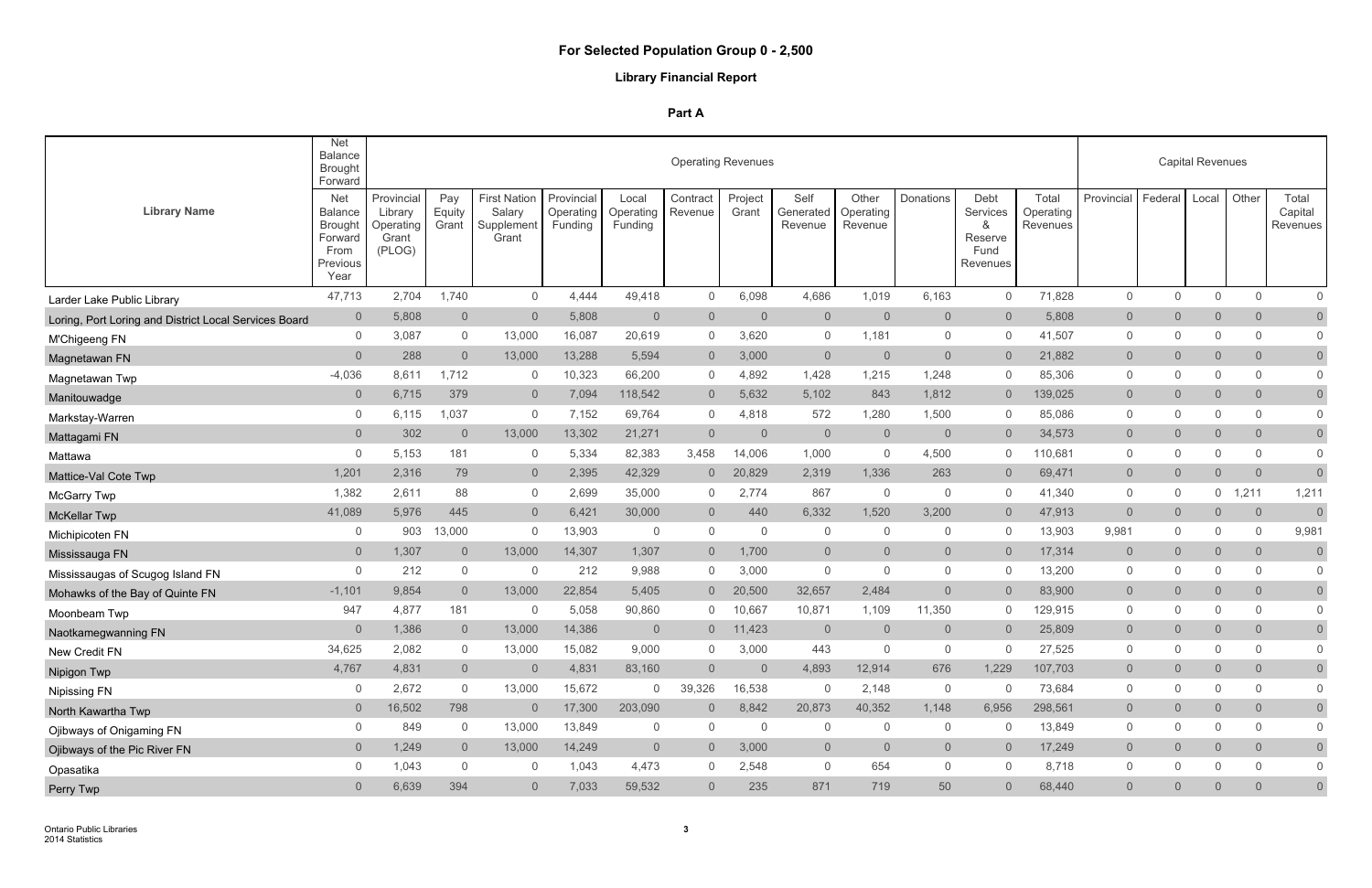# **Library Financial Report**

|                                       | <b>Net</b><br><b>Balance</b><br><b>Brought</b><br>Forward                             |                                                       |                        |                                                      |                                    |                               |                     | <b>Operating Revenues</b> |                              |                               |                |                                                      |                                |                |                | <b>Capital Revenues</b> |                |                                     |
|---------------------------------------|---------------------------------------------------------------------------------------|-------------------------------------------------------|------------------------|------------------------------------------------------|------------------------------------|-------------------------------|---------------------|---------------------------|------------------------------|-------------------------------|----------------|------------------------------------------------------|--------------------------------|----------------|----------------|-------------------------|----------------|-------------------------------------|
| <b>Library Name</b>                   | <b>Net</b><br><b>Balance</b><br><b>Brought</b><br>Forward<br>From<br>Previous<br>Year | Provincial<br>Library<br>Operating<br>Grant<br>(PLOG) | Pay<br>Equity<br>Grant | <b>First Nation</b><br>Salary<br>Supplement<br>Grant | Provincial<br>Operating<br>Funding | Local<br>Operating<br>Funding | Contract<br>Revenue | Project<br>Grant          | Self<br>Generated<br>Revenue | Other<br>Operating<br>Revenue | Donations      | Debt<br>Services<br>&<br>Reserve<br>Fund<br>Revenues | Total<br>Operating<br>Revenues | Provincial     | Federal        | Local                   | Other          | Total<br>Capital<br><b>Revenues</b> |
| Phelps                                | $\mathbf 0$                                                                           | 1,993                                                 | 0                      | $\overline{0}$                                       | 1,993                              | 2,940                         | $\overline{0}$      | $\mathbf 0$               | 125                          | 240                           | $\overline{0}$ | $\overline{0}$                                       | 5,298                          | $\mathsf{O}$   | 0              | $\mathbf 0$             | $\overline{0}$ | $\mathbf 0$                         |
| Prince Twp Public Library             | 6,724                                                                                 | 2,069                                                 | $\sqrt{0}$             | $\overline{0}$                                       | 2,069                              | 16,254                        | $\overline{0}$      | $\overline{0}$            | 5,674                        | $\overline{0}$                | 2,040          | $\overline{0}$                                       | 26,037                         | $\overline{0}$ | $\overline{0}$ | $\overline{0}$          | $\overline{0}$ | $\overline{0}$                      |
| <b>Rainy River</b>                    | 0                                                                                     | 2,305                                                 | 4,798                  | $\overline{0}$                                       | 7,103                              | 35,093                        | 9,000               | 7,038                     | 6,128                        | 3,809                         | 800            | 5,798                                                | 74,769                         | $\mathsf{O}$   | $\mathbf 0$    | $\Omega$                | $\Omega$       | $\mathbf 0$                         |
| <b>Rainy River FN</b>                 | $\overline{0}$                                                                        | 1,231                                                 | $\overline{0}$         | 13,000                                               | 14,231                             | $\overline{0}$                | $\overline{0}$      | 8,938                     | $\overline{0}$               | $\overline{0}$                | $\overline{0}$ | $\overline{0}$                                       | 23,169                         | $\overline{0}$ | $\overline{0}$ | $\overline{0}$          | $\overline{0}$ | $\overline{0}$                      |
| Red Rock Twp                          | 0                                                                                     | 3,003                                                 | 239                    | 0                                                    | 3,242                              | 68,666                        | $\mathbf{0}$        | 2,380                     | $\overline{0}$               | 1,355                         | $\overline{0}$ | $\overline{0}$                                       | 75,643                         | 0              | $\mathbf 0$    | $\mathbf 0$             | $\mathbf{0}$   | $\overline{0}$                      |
| Sachigo Lake FN                       | $\overline{0}$                                                                        | 630                                                   | $\overline{0}$         | 13,000                                               | 13,630                             | $\overline{0}$                | $\overline{0}$      | 19,000                    | $\overline{0}$               | $\overline{0}$                | $\overline{0}$ | $\overline{0}$                                       | 32,630                         | $\overline{0}$ | $\overline{0}$ | $\overline{0}$          | $\overline{0}$ | $\overline{0}$                      |
| Sagamok Anishnawbek FN                | $\mathbf{0}$                                                                          | 3,073                                                 | 0                      | 13,000                                               | 16,073                             | $\overline{0}$                | $\Omega$            | 0                         | $\overline{0}$               | $\Omega$                      | $\overline{0}$ | $\overline{0}$                                       | 16,073                         | 0              | $\mathbf 0$    | $\Omega$                | $\mathbf{0}$   | $\overline{0}$                      |
| Saugeen FN                            | $\overline{0}$                                                                        | 2,051                                                 | $\overline{0}$         | 13,000                                               | 15,051                             | 32,240                        | $\overline{0}$      | $\overline{0}$            | $\overline{0}$               | 1,920                         | $\overline{0}$ | $\overline{0}$                                       | 49,211                         | $\overline{0}$ | $\overline{0}$ | $\overline{0}$          | $\overline{0}$ | $\overline{0}$                      |
| Schreiber Twp                         | 115,503                                                                               | 3,871                                                 | 355                    | $\overline{0}$                                       | 4,226                              | 113,543                       | 289                 | 19,315                    | 3,688                        | 24,388                        | 2,695          | $\overline{0}$                                       | 168,144                        | 0              | $\mathbf 0$    | $\mathbf 0$             | $\mathbf{0}$   | $\mathbf 0$                         |
| Seine River FN                        | $-1,713$                                                                              | 969                                                   | $\overline{0}$         | 13,000                                               | 13,969                             | 15,947                        | $\overline{0}$      | 4,025                     | $\overline{0}$               | $\overline{0}$                | 2,500          | $\overline{0}$                                       | 36,441                         | $\overline{0}$ | $\overline{0}$ | $\overline{0}$          | $\overline{0}$ | $\overline{0}$                      |
| Serpent River FN                      | 0                                                                                     | 1,553                                                 | 0                      | 13,000                                               | 14,553                             | 200                           | 0                   | 0                         | $\overline{0}$               | 1,800                         | $\overline{0}$ | $\overline{0}$                                       | 16,553                         | $\mathbf{0}$   | $\mathbf 0$    | $\mathbf 0$             | 0              | $\overline{0}$                      |
| Shawanaga FN                          | $-10,901$                                                                             | 669                                                   | $\overline{0}$         | 13,000                                               | 13,669                             | 14,100                        | $\overline{0}$      | 3,579                     | $\overline{0}$               | $\overline{0}$                | $\overline{0}$ | $\overline{0}$                                       | 31,348                         | $\overline{0}$ | $\overline{0}$ | $\mathsf{O}\xspace$     | $\overline{0}$ | $\overline{0}$                      |
| Sheshegwaning FN                      | 0                                                                                     | 593                                                   | $\mathbf 0$            | 13,000                                               | 13,593                             | $\overline{0}$                | $\mathbf{0}$        | 5,599                     | $\overline{0}$               | $\mathbf{0}$                  | 100            | $\overline{0}$                                       | 19,292                         | $\mathsf{O}$   | 0              | 0                       | $\mathbf{0}$   | $\Omega$                            |
| <b>Sioux Narrows Nestor Falls Twp</b> | $\overline{0}$                                                                        | 5,827                                                 | 1,079                  | $\overline{0}$                                       | 6,906                              | 14,844                        | $\overline{0}$      | $\overline{0}$            | $\overline{0}$               | $\overline{0}$                | 7,049          | $\overline{0}$                                       | 28,799                         | $\overline{0}$ | $\overline{0}$ | 0                       | 503            | 503                                 |
| <b>Smooth Rock Falls</b>              | 313,042                                                                               | 4,535                                                 | 360                    | $\overline{0}$                                       | 4,895                              | 63,155                        | $\overline{0}$      | $\overline{0}$            | 90                           | $\Omega$                      | $\overline{0}$ | $\overline{0}$                                       | 68,140                         | 0              | $\mathbf 0$    | 0                       | $\mathbf{0}$   | $\overline{0}$                      |
| South Algonquin Twp                   | $\overline{0}$                                                                        | 5,621                                                 | 843                    | $\overline{0}$                                       | 6,464                              | 35,946                        | $\overline{0}$      | $\overline{0}$            | 604                          | 1,463                         | $\overline{0}$ | $\overline{0}$                                       | 44,477                         | $\overline{0}$ | $\overline{0}$ | $\overline{0}$          | $\overline{0}$ | $\overline{0}$                      |
| South River-Machar Union              | 6,116                                                                                 | 6,197                                                 | 383                    | $\overline{0}$                                       | 6,580                              | 50,033                        | 552                 | 6,996                     | 4,200                        | 6,111                         | 733            | $\overline{0}$                                       | 75,205                         | $\mathbf{0}$   | $\mathbf 0$    | 0                       | $\mathbf{0}$   | $\overline{0}$                      |
| Spanish Twp                           | $-26,356$                                                                             | 1,949                                                 | 27                     | $\Omega$                                             | 1,976                              | 40,753                        |                     | 1,976                     | 5,712                        | $\overline{0}$                | $\overline{0}$ | $\Omega$                                             | 50,417                         | $\Omega$       | $\overline{0}$ | 0                       | $\Omega$       | $\overline{0}$                      |
| St. Charles                           | $-1,828$                                                                              | 4,056                                                 | 191                    | 0                                                    | 4,247                              | 33,702                        | $\Omega$            | 5,557                     | 5,494                        | 1,800                         | 393            | $\overline{0}$                                       | 51,193                         | $\mathbf{0}$   | $\Omega$       | $\overline{0}$          | $\overline{0}$ |                                     |
| St. Joseph Twp                        | 3,006                                                                                 | 4,358                                                 | $\overline{0}$         | $\overline{0}$                                       | 4,358                              | 22,762                        | 1,846               | $\overline{0}$            | 1,099                        | 2,018                         | 1,096          | 1,275                                                | 34,454                         | $\overline{0}$ | $\overline{0}$ | $\overline{0}$          | $\overline{0}$ | $\overline{0}$                      |
| Sundridge-Strong Union                | 5,539                                                                                 | 6,528                                                 | 5,600                  | $\overline{0}$                                       | 12,128                             | 59,958                        | 851                 | $\mathbf 0$               | 2,135                        | 2,454                         | 2,522          | $\overline{0}$                                       | 80,048                         | $\mathbf 0$    | $\mathbf 0$    | 0                       | $\mathbf{0}$   | $\overline{0}$                      |
| Tehkummah Twp                         | $\overline{0}$                                                                        | 1,611                                                 | $\overline{0}$         | $\overline{0}$                                       | 1,611                              | 3,500                         | $\overline{0}$      | $\overline{0}$            | 1,901                        | $\overline{0}$                | 374            | $\overline{0}$                                       | 7,386                          | $\overline{0}$ | $\overline{0}$ | $\overline{0}$          | $\overline{0}$ | $\overline{0}$                      |
| Temagami                              | 0                                                                                     | 6,672                                                 | 1,964                  | $\mathbf 0$                                          | 8,636                              | 45,169                        | $\overline{0}$      | 5,361                     | 2,161                        | 406                           | 184            | $\overline{0}$                                       | 61,917                         | $\overline{0}$ | 0              | $\mathbf 0$             | $\overline{0}$ | $\mathbf 0$                         |
| Temagami FN                           | 93                                                                                    | 760                                                   | $\overline{0}$         | 13,000                                               | 13,760                             | 5,630                         | $\overline{0}$      | 500                       | $\overline{0}$               | $\overline{0}$                | $\overline{0}$ | $\overline{0}$                                       | 19,890                         | $\overline{0}$ | $\overline{0}$ | $\overline{0}$          | $\overline{0}$ | $\overline{0}$                      |
| Terrace Bay Twp                       | 0                                                                                     | 5,093                                                 | 406                    | $\overline{0}$                                       | 5,499                              | 185,047                       | $\mathbf 0$         | 6,788                     | 3,204                        | 594                           | 1,400          | $\overline{0}$                                       | 202,532                        | $\mathsf{O}$   | 0              | $\mathbf 0$             | $\overline{0}$ | $\mathbf 0$                         |
| Thessalon                             | $\overline{0}$                                                                        | 2,954                                                 | $\overline{0}$         | $\overline{0}$                                       | 2,954                              | $\overline{0}$                | 36,300              | 918                       | 2,964                        | 331                           | 1,421          | 2,646                                                | 47,534                         | $\overline{0}$ | $\overline{0}$ | $\overline{0}$          | $\overline{0}$ | $\overline{0}$                      |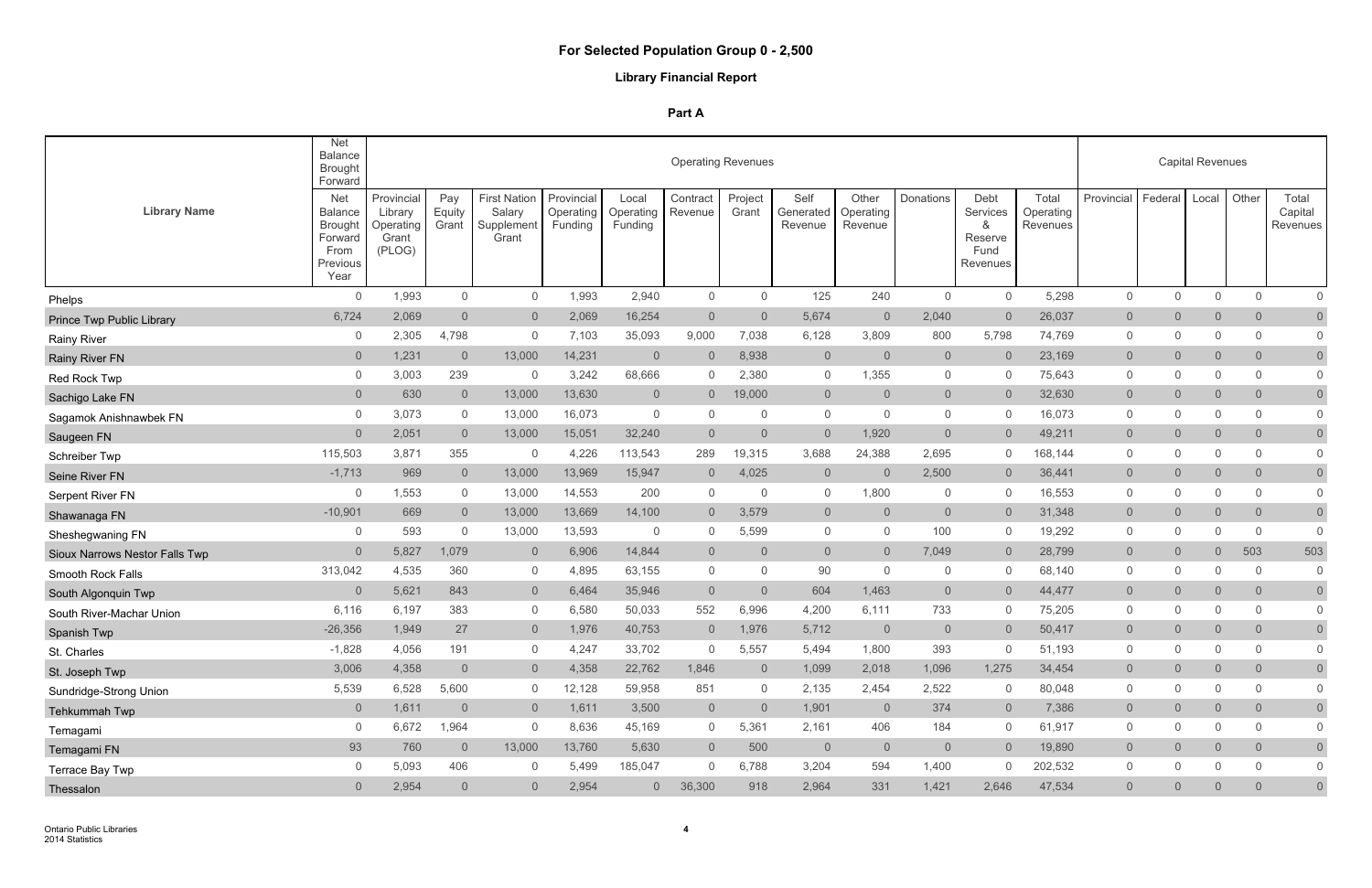# **Library Financial Report**

|                                           | <b>Net</b><br><b>Balance</b><br><b>Brought</b><br>Forward                             |                                                       |                        |                                                      |                                           |                               |                     | <b>Operating Revenues</b> |                              |                               |                |                                                      |                                |                |                | <b>Capital Revenues</b> |                |                                           |
|-------------------------------------------|---------------------------------------------------------------------------------------|-------------------------------------------------------|------------------------|------------------------------------------------------|-------------------------------------------|-------------------------------|---------------------|---------------------------|------------------------------|-------------------------------|----------------|------------------------------------------------------|--------------------------------|----------------|----------------|-------------------------|----------------|-------------------------------------------|
| <b>Library Name</b>                       | <b>Net</b><br><b>Balance</b><br><b>Brought</b><br>Forward<br>From<br>Previous<br>Year | Provincial<br>Library<br>Operating<br>Grant<br>(PLOG) | Pay<br>Equity<br>Grant | <b>First Nation</b><br>Salary<br>Supplement<br>Grant | Provincial<br><b>Operating</b><br>Funding | Local<br>Operating<br>Funding | Contract<br>Revenue | Project<br>Grant          | Self<br>Generated<br>Revenue | Other<br>Operating<br>Revenue | Donations      | Debt<br>Services<br>&<br>Reserve<br>Fund<br>Revenues | Total<br>Operating<br>Revenues | Provincial     | Federal        | Local                   | Other          | Total<br>Capital<br>Revenues <sup>1</sup> |
| Thessalon FN                              | $\Omega$                                                                              | 705                                                   | $\mathbf 0$            | 13,000                                               | 13,705                                    | $\overline{0}$                |                     | 5,097                     | $\overline{0}$               |                               | $\overline{0}$ | $\overline{0}$                                       | 18,802                         | $\mathbf 0$    | $\Omega$       | 0                       | $\Omega$       | $\mathbf 0$                               |
| Town of Grand Valley Public Library Board | 3,122                                                                                 | 4,119                                                 | 179                    | $\Omega$                                             | 4,298                                     | 122,312                       | 93,196              | 13,115                    | 9,544                        | 9,334                         | 4,930          | $\overline{0}$                                       | 256,729                        | $\overline{0}$ | $\overline{0}$ | $\overline{0}$          | $\Omega$       | $\overline{0}$                            |
| Tudor & Cashel Twp                        | 1,771                                                                                 | 3,305                                                 | 0                      | $\mathsf{O}$                                         | 3,305                                     | 1,500                         |                     | 1,978                     | 122                          | 1,062                         | $\overline{0}$ | $\overline{0}$                                       | 7,967                          | $\mathbf 0$    | $\mathbf{0}$   | $\Omega$                | $\Omega$       | $\Omega$                                  |
| Val Rita-Harty Twp                        | 398                                                                                   | 2,695                                                 | 116                    | $\overline{0}$                                       | 2,811                                     | 25,046                        | $\overline{0}$      | 19,381                    | 33                           | 986                           | 1,215          | $\overline{0}$                                       | 49,472                         | $\overline{0}$ | $\overline{0}$ | $\Omega$                | $\overline{0}$ | $\overline{0}$                            |
| Wahta Mohawk FN                           | $\Omega$                                                                              | 197                                                   | 0                      | 13,000                                               | 13,197                                    | $\overline{0}$                | $\Omega$            | $\Omega$                  | $\overline{0}$               | 805                           | 800            | $\overline{0}$                                       | 14,802                         | $\mathbf{0}$   | $\Omega$       | $\Omega$                | $\Omega$       | $\mathbf 0$                               |
| <b>Wasauksing FN</b>                      | $-6,735$                                                                              | 1,398                                                 | $\overline{0}$         | 13,000                                               | 14,398                                    | 1,872                         | $\overline{0}$      | 2,694                     | $\Omega$                     | $\overline{0}$                | $\overline{0}$ | $\overline{0}$                                       | 18,964                         | $\overline{0}$ | $\overline{0}$ | $\overline{0}$          | $\overline{0}$ | $\overline{0}$                            |
| Westport                                  | 8,711                                                                                 | 1,714                                                 | $\boldsymbol{0}$       | $\mathbf{0}$                                         | 1,714                                     | 19,444                        | $\Omega$            | $\overline{0}$            | 5,795                        | 426                           | 2,492          | $\overline{0}$                                       | 29,871                         | $\mathbf{0}$   | $\Omega$       |                         | $\Omega$       | $\Omega$                                  |
| White River Twp                           | 50,447                                                                                | 2,266                                                 | 836                    | $\overline{0}$                                       | 3,102                                     | 30,903                        | $\overline{0}$      | 5,630                     | 1,130                        | 2,134                         | 564            | $\overline{0}$                                       | 43,463                         | $\Omega$       | $\overline{0}$ | $\Omega$                | $\Omega$       | $\overline{0}$                            |
| <b>Whitefish River FN</b>                 | $\mathbf{0}$                                                                          | 1,362                                                 | $\mathbf 0$            | 13,000                                               | 14,362                                    | 14,362                        | $\Omega$            | 3,000                     | $\overline{0}$               |                               | $\overline{0}$ | $\overline{0}$                                       | 31,724                         | $\mathbf 0$    | $\mathbf{0}$   | 0                       |                | $\Omega$                                  |
| Whitestone-Hagerman Memorial              | 18,509                                                                                | 4,696                                                 | 979                    | $\overline{0}$                                       | 5,675                                     | 70,416                        |                     | 20,224                    | 5,801                        | 4,580                         | 737            | 145                                                  | 107,578                        | $\overline{0}$ | $\overline{0}$ | $\Omega$                | $\Omega$       | $\overline{0}$                            |
| <b>Wollaston and Limerick Union</b>       | $\Omega$                                                                              | 5,551                                                 | 53                     | $\mathbf 0$                                          | 5,604                                     | 26,593                        | $\mathbf{0}$        | $\Omega$                  | 300                          | $\Omega$                      | 500            | $\mathbf{0}$                                         | 32,997                         | $\mathbf{0}$   | $\mathbf{0}$   | $\mathbf 0$             | $\overline{0}$ | $\Omega$                                  |
|                                           | 881,717<br>Total:                                                                     | 404,481                                               | 64,186                 | 520,000                                              | 988,667                                   | 4,231,296                     | 233,914             | 451,534                   | 267,729                      | 205,577                       | 132,220        | 50,246                                               | 6,561,183                      | 13,168         |                | $0\quad 8,825$          | 2,714          | 24,707                                    |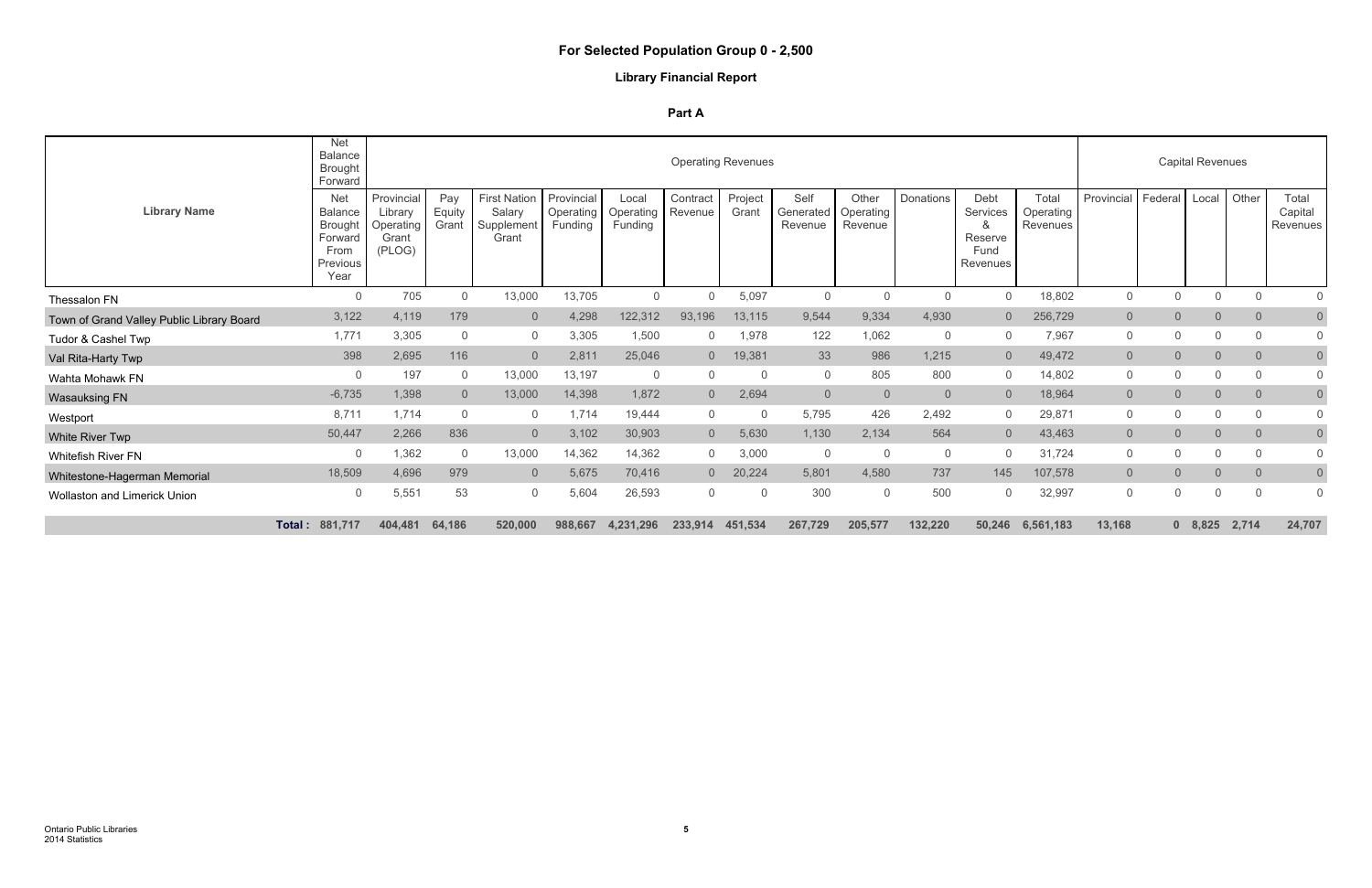|                                                   |                  |                   |                |                                                 |                                 |                |                                       | <b>Operating Expenditures</b>       |                                    |                                                             |                                            |                                   | Capital<br>Expenditures |
|---------------------------------------------------|------------------|-------------------|----------------|-------------------------------------------------|---------------------------------|----------------|---------------------------------------|-------------------------------------|------------------------------------|-------------------------------------------------------------|--------------------------------------------|-----------------------------------|-------------------------|
| <b>Library Name</b>                               | <b>Materials</b> | Staff<br>Training | Staffing       | Contract<br>Payments to<br><b>Library Board</b> | Facilities/<br><b>Utilities</b> | Phone<br>& Fax | Dedicated<br>Internet<br>Connectivity | Computer<br>Equipment &<br>Services | Other<br>Operating<br>Expenditures | Debt Charges &<br><b>Transfer to Government</b><br>Services | Funds Returned to<br>Government<br>Sources | Total<br>Operating<br>Expenditues | Capital<br>Expenditues  |
| <b>Addington Highlands Twp</b>                    | 12,309           | 620               | 67,942         | $\overline{0}$                                  | 6,214                           | 1,842          | 2,982                                 | 7,908                               | 4,157                              | $\overline{0}$                                              | $\overline{0}$                             | 103,974                           | 5,018                   |
| Alderville FN                                     | 374              | 145               | 15,857         | $\overline{0}$                                  | $\overline{0}$                  | $\overline{0}$ | 2,746                                 | $\overline{0}$                      | 3,358                              | $\overline{0}$                                              | $\overline{0}$                             | 22,480                            | $\overline{0}$          |
| Algonquins of Pikwakanagan FN                     | 324              | 594               | 20,256         | $\overline{0}$                                  | 199                             | 1,001          | 362                                   | 105                                 | 0                                  | $\Omega$                                                    | $\overline{0}$                             | 22,841                            | $\mathbf 0$             |
| <b>Armstrong Twp</b>                              | 4,960            | 201               | 33,922         | $\overline{0}$                                  | 4,322                           | 1,060          | 719                                   | 2,478                               | $\overline{0}$                     | $\overline{0}$                                              | $\overline{0}$                             | 47,662                            | $\overline{0}$          |
| Assiginack Twp                                    | 3,682            | 1,049             | 30,060         | $\overline{0}$                                  | 1,368                           | 861            | $\overline{0}$                        | 2,441                               | 1,229                              | $\Omega$                                                    | $\overline{0}$                             | 40,690                            | $\mathsf{O}\xspace$     |
| Atikameksheng Anishnawbek Band No. 6 FN           | 1,500            | 500               | 26,616         | $\overline{0}$                                  | 2,500                           | 4,200          | $\overline{0}$                        | 1,200                               | $\overline{0}$                     | $\overline{0}$                                              | $\overline{0}$                             | 36,516                            | $\overline{0}$          |
| Aundeck-Omni-Kaning FN                            | 400              | 1,600             | $\mathbf{0}$   | $\overline{0}$                                  | $\Omega$                        | $\mathbf{0}$   | $\Omega$                              | $\mathbf{0}$                        | $\mathbf{0}$                       | $\mathbf 0$                                                 | $\overline{0}$                             | 2,000                             | $\mathsf{O}\xspace$     |
| <b>Beausoleil First Nation Public Library</b>     | $\overline{0}$   | $\overline{0}$    | 27,975         | $\overline{0}$                                  | 9,638                           | 1,568          | 2,400                                 | $\overline{0}$                      | $\overline{0}$                     | $\overline{0}$                                              | $\overline{0}$                             | 41,581                            | $\overline{0}$          |
| <b>Big Grassy FN</b>                              | $\mathbf 0$      | $\overline{0}$    | 31,200         | $\overline{0}$                                  | $\overline{0}$                  | $\overline{0}$ | $\mathbf 0$                           | $\mathbf{0}$                        | $\mathbf 0$                        | $\Omega$                                                    | $\overline{0}$                             | 31,200                            | $\mathbf 0$             |
| <b>Billings Twp</b>                               | 9,817            | $\overline{0}$    | 15,086         | $\overline{0}$                                  | 5,064                           | 857            | 783                                   | 2,350                               | 1,535                              | $\overline{0}$                                              | $\overline{0}$                             | 35,492                            | $\mathsf{O}\xspace$     |
| <b>Bkejwanong FN</b>                              | 2,637            | 4,534             | 54,469         | 4,000                                           | 21,213                          | 2,305          | $\Omega$                              | 200                                 | 1,717                              | $\overline{0}$                                              | $\overline{0}$                             | 91,075                            | $\overline{0}$          |
| <b>Black River-Matheson Twp</b>                   | 10,178           | 1,212             | 44,132         | $\overline{0}$                                  | 8,334                           | 1,591          | 1,379                                 | 800                                 | 6,130                              | $\overline{0}$                                              | $\overline{0}$                             | 73,756                            | 1,325                   |
| <b>Bonfield</b>                                   | 14,526           | 916               | 52,350         | $\overline{0}$                                  | 4,111                           | 1,284          | $\Omega$                              | 427                                 | $\overline{0}$                     | $\Omega$                                                    | $\overline{0}$                             | 73,614                            | $\Omega$                |
| <b>Britt Area</b>                                 | 2,953            | $\overline{0}$    | $\overline{0}$ | $\overline{0}$                                  | 0                               | $\overline{0}$ | $\overline{0}$                        | 49                                  | 45                                 | $\overline{0}$                                              | $\overline{0}$                             | 3,047                             | 1,440                   |
| <b>Bruce Mines &amp; Plummer Additional Union</b> | 10,987           | 162               | 67,043         | $\overline{0}$                                  | 12,223                          | 794            | 794                                   | 80                                  | 10,516                             | $\Omega$                                                    | $\overline{0}$                             | 102,599                           | $\overline{0}$          |
| Carlow/Mayo Public Library                        | 2,672            | 1,007             | 10,392         | $\overline{0}$                                  | $\Omega$                        | 758            | 1,554                                 | 1,301                               | $\overline{0}$                     | $\overline{0}$                                              | $\overline{0}$                             | 17,684                            | $\overline{0}$          |
| Cartier                                           | 1,995            | $\overline{0}$    | $\mathbf{0}$   | $\overline{0}$                                  | $\overline{0}$                  | $\overline{0}$ | $\mathbf 0$                           | $\Omega$                            | $\overline{0}$                     | $\mathbf 0$                                                 | $\overline{0}$                             | 1,995                             | $\overline{0}$          |
| Central Manitoulin Twp                            | 10,325           | $\overline{0}$    | 70,064         | $\overline{0}$                                  | 1,821                           | 833            | $\overline{0}$                        | 18,701                              | $\overline{0}$                     | $\overline{0}$                                              | $\overline{0}$                             | 101,744                           | 2,679                   |
| Chapleau Twp                                      | 9,977            | 548               | 100,260        | $\overline{0}$                                  | 2,156                           | 630            | $\Omega$                              | 109                                 | 5,041                              | $\mathbf 0$                                                 | $\overline{0}$                             | 118,721                           | $\mathbf 0$             |
| Chippewas of Georgina Island FN                   | 2,500            | 14,000            | 32,209         | $\overline{0}$                                  | 18,500                          | 4,500          | 1,015                                 | 1,200                               | $\overline{0}$                     | $\overline{0}$                                              | $\overline{0}$                             | 73,924                            | $\overline{0}$          |
| Chippewas of Kettle & Stony Point FN              |                  | 0                 | 15,469         | $\mathbf 0$                                     | 2,238                           | 1,004          | $\mathbf 0$                           | $\Omega$                            | $\mathbf 0$                        | $\mathbf 0$                                                 | $\mathbf{0}$                               | 18,711                            | $\mathsf{O}$            |
| Chippewas of Nawash FN                            | 600              | 1,000             | 9,821          | $\overline{0}$                                  | 2,521                           | 1,180          | 600                                   | 100                                 | $\overline{0}$                     | $\overline{0}$                                              | $\overline{0}$                             | 15,822                            | $\overline{0}$          |
| Chippewas of Rama FN                              | 7,526            | 5,775             | 194,849        | $\overline{0}$                                  | 13,267                          | $\overline{0}$ | $\overline{0}$                        | 15,664                              | 9,958                              | $\overline{0}$                                              | $\overline{0}$                             | 247,039                           | $\overline{0}$          |
| Chippewas of the Thames FN                        | 186              | $\overline{0}$    | 18,434         | $\overline{0}$                                  | $\overline{0}$                  | 919            | 1,161                                 | $\overline{0}$                      | $\overline{0}$                     | $\overline{0}$                                              | $\overline{0}$                             | 20,700                            | $\overline{0}$          |
| Cobalt Twp                                        | 11,948           | $\overline{0}$    | 37,339         | $\overline{0}$                                  | 7,221                           | 1,541          | 948                                   | $\mathbf 0$                         | $\overline{0}$                     | $\overline{0}$                                              | $\overline{0}$                             | 58,997                            | $\mathbf 0$             |
| Conmee Twp                                        | 1,335            | $\overline{0}$    | $\overline{0}$ | $\overline{0}$                                  | $\overline{0}$                  | $\overline{0}$ | $\overline{0}$                        | 680                                 | 712                                | 71                                                          | $\overline{0}$                             | 2,798                             | $\overline{0}$          |
| Curve Lake FN                                     | 2,723            | 970               | 24,857         | $\overline{0}$                                  | 3,000                           | 938            | 939                                   | $\mathsf{O}$                        | 3,475                              | $\overline{0}$                                              | $\overline{0}$                             | 36,902                            | 3,863                   |
| Delaware FN                                       | $\overline{0}$   | 118               | 16,228         | 2,500                                           | 2,346                           | 1,224          | $\overline{0}$                        | 776                                 | $\overline{0}$                     | $\overline{0}$                                              | $\overline{0}$                             | 23,192                            | $\overline{0}$          |
| Deseronto                                         | 8,117            | 1,992             | 76,690         | $\overline{0}$                                  | 16,745                          | 1,058          | 1,895                                 | 9,006                               | 11,277                             | $\overline{0}$                                              | $\mathbf 0$                                | 126,780                           | $\overline{0}$          |
| Dokis FN                                          | 1,685            | $\overline{0}$    | 31,998         | $\overline{0}$                                  | 4,353                           | 1,646          | $\overline{0}$                        | $\overline{0}$                      | $\overline{0}$                     | $\overline{0}$                                              | $\overline{0}$                             | 39,682                            | $\overline{0}$          |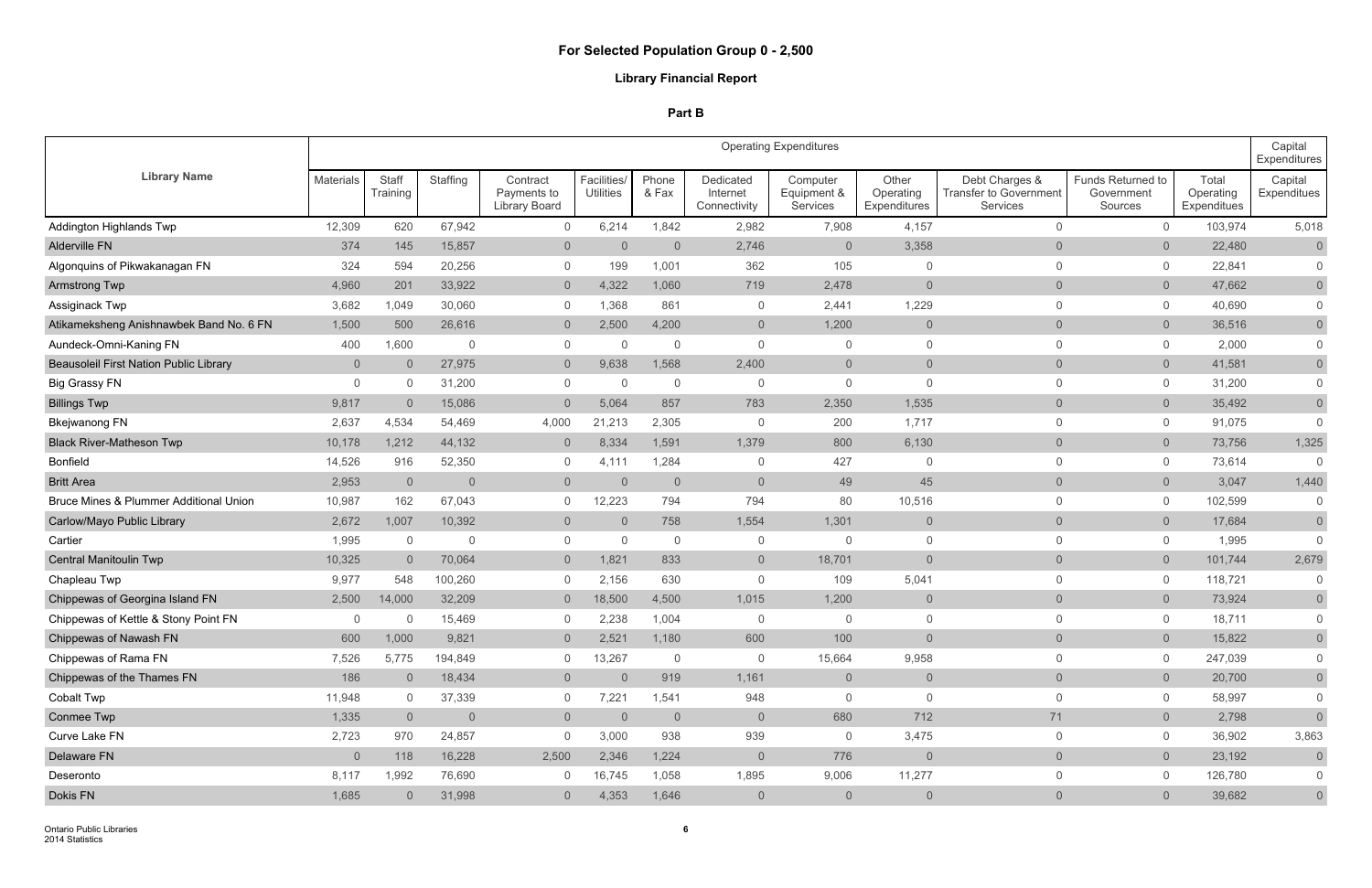|                                                       |                |                   |                |                                          |                                 |                |                                       | <b>Operating Expenditures</b>       |                                    |                                                             |                                            |                                   | Capital<br><b>Expenditures</b> |
|-------------------------------------------------------|----------------|-------------------|----------------|------------------------------------------|---------------------------------|----------------|---------------------------------------|-------------------------------------|------------------------------------|-------------------------------------------------------------|--------------------------------------------|-----------------------------------|--------------------------------|
| <b>Library Name</b>                                   | Materials      | Staff<br>Training | Staffing       | Contract<br>Payments to<br>Library Board | Facilities/<br><b>Utilities</b> | Phone<br>& Fax | Dedicated<br>Internet<br>Connectivity | Computer<br>Equipment &<br>Services | Other<br>Operating<br>Expenditures | Debt Charges &<br><b>Transfer to Government</b><br>Services | Funds Returned to<br>Government<br>Sources | Total<br>Operating<br>Expenditues | Capital<br>Expenditues         |
| Dorion Twp                                            | 3,500          | $\mathbf 0$       | 25,318         | $\overline{0}$                           | 1,212                           | 960            | 912                                   | 1,391                               | $\overline{0}$                     | $\mathbf 0$                                                 | $\overline{0}$                             | 33,293                            | $\overline{0}$                 |
| Dubreuilville Twp                                     | 1,211          | $\overline{0}$    | 5,562          | 450                                      | 220                             | 88             | $\overline{0}$                        | $\overline{0}$                      | $\overline{0}$                     | $\overline{0}$                                              | $\overline{0}$                             | 7,531                             | $\overline{0}$                 |
| Ear Falls Twp                                         | 8,296          | 125               | 72,055         | $\overline{0}$                           | 15,171                          | 2,121          | 833                                   | 8,015                               | 11,700                             | 100                                                         | $\overline{0}$                             | 118,416                           | $\overline{0}$                 |
| Emo Twp                                               | 6,404          | 192               | 50,819         | $\overline{0}$                           | 5,269                           | 615            | 754                                   | $\overline{0}$                      | 7,546                              | $\overline{0}$                                              | $\overline{0}$                             | 71,599                            | 10,000                         |
| Englehart                                             | 8,466          | 2,796             | 59,608         | 3,324                                    | 13,022                          | 921            | $\overline{0}$                        | 612                                 | 5,029                              | $\Omega$                                                    | 479                                        | 94,257                            | $\mathbf 0$                    |
| Fauquier-Strickland Twp                               | 1,753          | 998               | 36,273         | $\overline{0}$                           | 11,663                          | $\overline{0}$ | 604                                   | $\overline{0}$                      | 8,625                              | $\overline{0}$                                              | $\overline{0}$                             | 59,916                            | $\overline{0}$                 |
| French River                                          | 13,373         | 4,103             | 105,567        | $\overline{0}$                           |                                 | 2,873          | 3,300                                 | 10,485                              | 11,501                             | $\Omega$                                                    | $\overline{0}$                             | 151,202                           | $\overline{0}$                 |
| <b>Garden River FN</b>                                | $\overline{0}$ | $\overline{0}$    | 15,741         | $\overline{0}$                           | $\overline{0}$                  | $\overline{0}$ | $\overline{0}$                        | $\overline{0}$                      | $\overline{0}$                     | $\overline{0}$                                              | $\overline{0}$                             | 15,741                            | $\overline{0}$                 |
| Georgian Bay Twp                                      | 22,907         | 701               | 110,642        | $\overline{0}$                           | 22,997                          | 2,428          | 708                                   | 6,556                               | 6,957                              | 2,700                                                       | $\overline{0}$                             | 176,596                           | $\overline{0}$                 |
| Gogama LSB                                            | $\overline{0}$ | $\overline{0}$    | $\overline{0}$ | $\overline{0}$                           | 120                             | 631            | $\overline{0}$                        | 4,474                               | $\mathsf{O}$                       | $\overline{0}$                                              | $\overline{0}$                             | 5,225                             | $\overline{0}$                 |
| Gore Bay Union                                        | 7,014          | $\overline{0}$    | 29,869         | $\overline{0}$                           | 8,944                           | 716            | $\overline{0}$                        | 2,105                               | $\overline{0}$                     | $\mathbf 0$                                                 | $\overline{0}$                             | 48,648                            | $\overline{0}$                 |
| Greater Madawaska Twp                                 | 6,619          | 747               | 56,163         | $\overline{0}$                           | 7,024                           | 1,601          | 1,206                                 | 711                                 | 5,865                              | $\overline{0}$                                              | $\overline{0}$                             | 79,936                            | $\overline{0}$                 |
| Head, Clara & Maria                                   | 4,575          | $\overline{0}$    | $\overline{0}$ | $\overline{0}$                           | $\mathbf 0$                     | $\overline{0}$ | 1,041                                 | 450                                 | 3,051                              | $\overline{0}$                                              | $\overline{0}$                             | 9,117                             | $\overline{0}$                 |
| Henvey Inlet FN                                       | 500            | $\overline{0}$    | 20,730         | $\overline{0}$                           | $\Omega$                        | 300            | 1,200                                 | 1,000                               | $\overline{0}$                     | $\overline{0}$                                              | $\overline{0}$                             | 23,730                            | $\overline{0}$                 |
| <b>Hilton Union</b>                                   | 4,135          | $\mathbf 0$       | 11,605         | $\overline{0}$                           | 8,567                           | 373            | 898                                   | 116                                 | 1,410                              | $\Omega$                                                    | $\mathbf 0$                                | 27,104                            | $\overline{0}$                 |
| Hornepayne Twp                                        | 5,993          | 899               | 67,525         | $\overline{0}$                           | 5,618                           | 837            | 794                                   | 949                                 | 2,831                              | $\overline{0}$                                              | $\overline{0}$                             | 85,446                            | $\overline{0}$                 |
| Huron Shores                                          | 3,307          | 295               | 25,016         | $\overline{0}$                           | 4,349                           | 1,022          | $\mathbf 0$                           | 1,248                               | $\overline{0}$                     | 116                                                         | $\overline{0}$                             | 35,353                            | $\mathbf 0$                    |
| Ignace                                                | 2,084          | 508               | 27,307         | $\overline{0}$                           | 18,551                          | 474            | 270                                   | $\overline{0}$                      | 1,109                              | $\overline{0}$                                              | 10,790                                     | 61,093                            | $\overline{0}$                 |
| Iskatewizaagegan No. 39 FN                            | 2,242          | $\overline{0}$    | 13,000         | $\overline{0}$                           | $\mathbf{0}$                    | $\overline{0}$ | $\overline{0}$                        | $\overline{0}$                      | $\overline{0}$                     | $\mathbf 0$                                                 | 0                                          | 15,242                            | $\overline{0}$                 |
| James Twp                                             | 2,212          | 927               | 16,754         | $\overline{0}$                           | 4,747                           | 1,121          | 854                                   | 2,181                               | $\overline{0}$                     | $\overline{0}$                                              | $\overline{0}$                             | 28,796                            | $\overline{0}$                 |
| Kearney & Area                                        | 7,440          | 451               | 21,139         | $\mathbf 0$                              |                                 | 536            | 818                                   | 2,072                               | 2,169                              | $\Omega$                                                    | 0                                          | 34,625                            | $\mathbf 0$                    |
| Killaloe, Hagarty & Richards Twp                      | 12,412         | 1,296             | 65,059         | $\overline{0}$                           | 3,838                           | 653            | 833                                   | 4,126                               | 7,280                              | $\overline{0}$                                              | $\overline{0}$                             | 95,497                            | $\overline{0}$                 |
| Larder Lake Public Library                            | 7,194          | 189               | 49,573         | $\overline{0}$                           | 6,110                           | 990            | 880                                   | 1,524                               | 5,029                              | 2,310                                                       | $\mathbf 0$                                | 73,799                            | $\mathbf 0$                    |
| Loring, Port Loring and District Local Services Board | 5,125          | 200               | $\overline{0}$ | $\overline{0}$                           | $\overline{0}$                  | $\overline{0}$ | $\overline{0}$                        | $\overline{0}$                      | 483                                | $\overline{0}$                                              | $\overline{0}$                             | 5,808                             | $\overline{0}$                 |
| M'Chigeeng FN                                         | 1,438          | 783               | 33,620         | $\overline{0}$                           | $\mathbf{0}$                    | 1,216          | 1,181                                 | $\mathbf 0$                         | $\overline{0}$                     | $\mathbf 0$                                                 | $\mathbf 0$                                | 38,238                            | $\overline{0}$                 |
| Magnetawan FN                                         | $\overline{0}$ | $\overline{0}$    | 18,594         | $\overline{0}$                           | 1,463                           | $\overline{0}$ | $\overline{0}$                        | 4,825                               | $\overline{0}$                     | $\overline{0}$                                              | $\overline{0}$                             | 24,882                            | $\overline{0}$                 |
| Magnetawan Twp                                        | 4,279          | 233               | 66,040         | $\overline{0}$                           | 8,467                           | 1,225          | 1,079                                 | 2,201                               | 2,113                              | $\mathbf 0$                                                 | $\mathbf 0$                                | 85,637                            | $\overline{0}$                 |
| Manitouwadge                                          | 8,532          | 2,229             | 120,991        | $\overline{0}$                           | 3,243                           | 1,134          | 843                                   | 779                                 | 1,196                              | 78                                                          | $\overline{0}$                             | 139,025                           | $\overline{0}$                 |
| Markstay-Warren                                       | 6,205          | 677               | 66,419         | $\overline{0}$                           | 1,736                           | 746            | 1,233                                 | 3,838                               | 3,870                              | $\overline{0}$                                              | $\mathbf 0$                                | 84,724                            | 301                            |
| Mattagami FN                                          | 300            | $\overline{0}$    | 31,291         | $\overline{0}$                           | $\overline{0}$                  | 300            | $\overline{0}$                        | $\overline{0}$                      | $\overline{0}$                     | $\overline{0}$                                              | $\overline{0}$                             | 31,891                            | $\overline{0}$                 |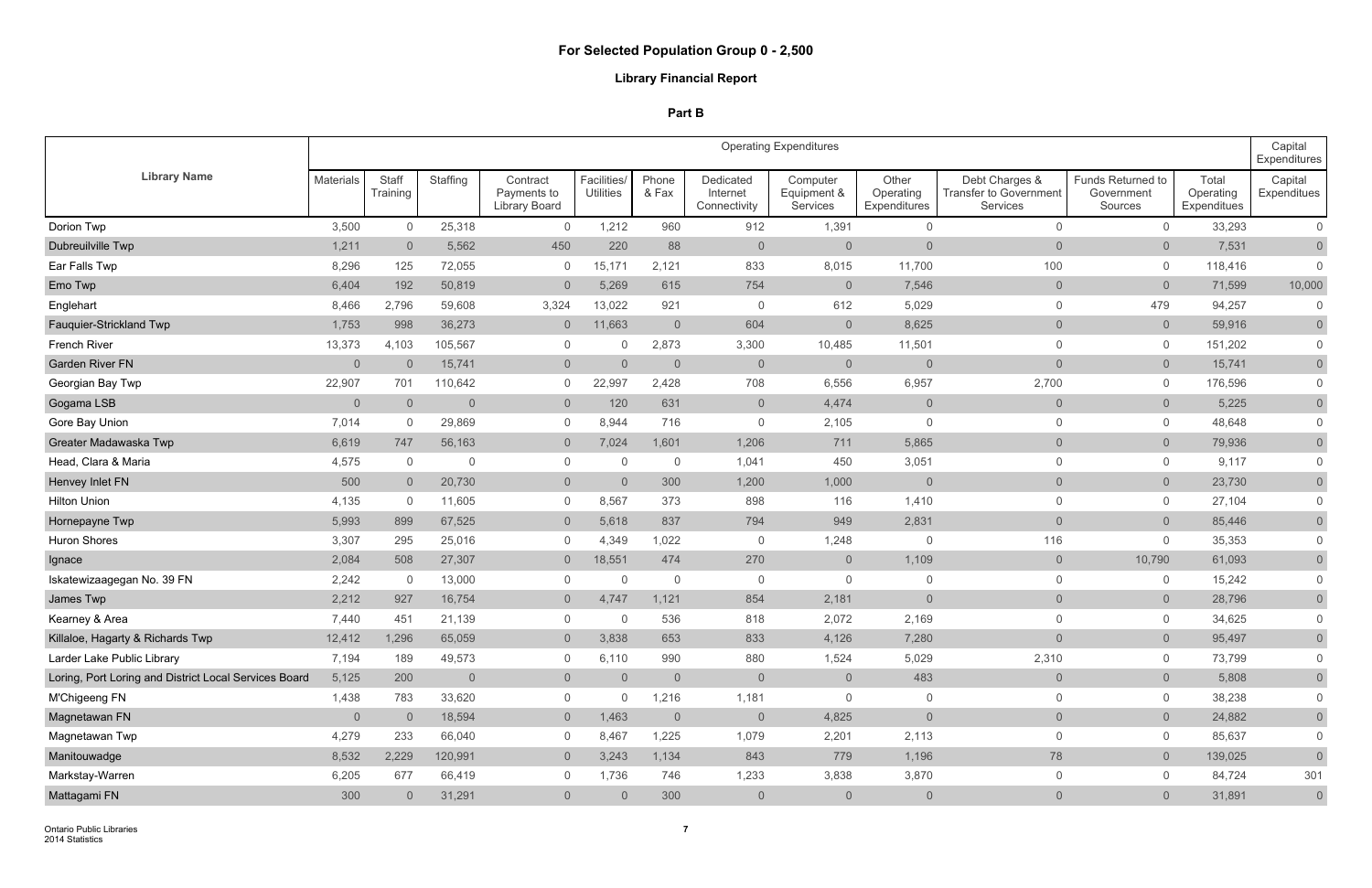|                                  |                  |                   |          |                                                 |                                 |                |                                       | <b>Operating Expenditures</b>       |                                    |                                                             |                                            |                                   | Capital<br>Expenditures |
|----------------------------------|------------------|-------------------|----------|-------------------------------------------------|---------------------------------|----------------|---------------------------------------|-------------------------------------|------------------------------------|-------------------------------------------------------------|--------------------------------------------|-----------------------------------|-------------------------|
| <b>Library Name</b>              | <b>Materials</b> | Staff<br>Training | Staffing | Contract<br>Payments to<br><b>Library Board</b> | Facilities/<br><b>Utilities</b> | Phone<br>& Fax | Dedicated<br>Internet<br>Connectivity | Computer<br>Equipment &<br>Services | Other<br>Operating<br>Expenditures | Debt Charges &<br><b>Transfer to Government</b><br>Services | Funds Returned to<br>Government<br>Sources | Total<br>Operating<br>Expenditues | Capital<br>Expenditues  |
| Mattawa                          | 550              | 500               | 86,000   | $\overline{0}$                                  | 15,500                          | 3,100          | 1,000                                 | 1,500                               | $\overline{0}$                     | $\overline{0}$                                              | $\mathbf 0$                                | 108,150                           | $\overline{0}$          |
| Mattice-Val Cote Twp             | 10,229           | 559               | 44,167   | $\overline{0}$                                  | 2,065                           | 840            | 748                                   | 4,434                               | 4,066                              | $\overline{0}$                                              | $\overline{0}$                             | 67,108                            | $\overline{0}$          |
| <b>McGarry Twp</b>               | 2,044            | 162               | 34,856   | 120                                             | 3,163                           | 986            | $\overline{0}$                        | $\overline{0}$                      | 2,432                              | $\overline{0}$                                              | $\overline{0}$                             | 43,763                            | $\overline{0}$          |
| <b>McKellar Twp</b>              | 4,563            | $\overline{0}$    | 20,874   | $\overline{0}$                                  | 7,500                           | 617            | 2,053                                 | 4,329                               | $\overline{0}$                     | $\overline{0}$                                              | $\overline{0}$                             | 39,936                            | 1,384                   |
| Michipicoten FN                  | $\Omega$         | 1,815             | 18,796   | $\overline{0}$                                  | 203                             | 1,013          | 1,012                                 | 1,250                               | $\overline{0}$                     | $\mathbf 0$                                                 | $\overline{0}$                             | 24,089                            | $\overline{0}$          |
| Mississauga FN                   | 455              | $\overline{0}$    | 15,698   | $\overline{0}$                                  | $\overline{0}$                  | 2,359          | 312                                   | $\overline{0}$                      | $\overline{0}$                     | $\overline{0}$                                              | $\overline{0}$                             | 18,824                            | $\overline{0}$          |
| Mississaugas of Scugog Island FN | 3,000            | $\overline{0}$    | $\Omega$ | $\overline{0}$                                  | 9,000                           | 1,200          | $\overline{0}$                        | $\Omega$                            | $\overline{0}$                     | $\mathbf 0$                                                 | $\mathbf 0$                                | 13,200                            | $\mathsf{O}\xspace$     |
| Mohawks of the Bay of Quinte FN  | 6,397            | 1,438             | 34,808   | $\overline{0}$                                  | 6,477                           | 1,843          | 2,484                                 | 22,805                              | 7,637                              | $\overline{0}$                                              | $\overline{0}$                             | 83,889                            | $\overline{0}$          |
| Moonbeam Twp                     | 16,775           | 794               | 77,652   | $\overline{0}$                                  | 883                             | 1,935          | 670                                   | 1,879                               | 30,067                             | $\overline{0}$                                              | $\overline{0}$                             | 130,655                           | $\overline{0}$          |
| Naotkamegwanning FN              | 3,451            | 1,674             | 14,063   | $\overline{0}$                                  | $\overline{0}$                  | $\overline{0}$ | $\overline{0}$                        | 7,090                               | $\overline{0}$                     | $\overline{0}$                                              | $\overline{0}$                             | 26,278                            | $\overline{0}$          |
| New Credit FN                    | 688              | $\overline{0}$    | 13,147   | $\overline{0}$                                  | 9,000                           | 2,621          | $\mathbf 0$                           | $\overline{0}$                      | $\overline{0}$                     | $\overline{0}$                                              | $\overline{0}$                             | 25,456                            | $\mathbf 0$             |
| Nipigon Twp                      | 9,565            | 2,323             | 71,697   | $\overline{0}$                                  | 8,133                           | 968            | 1,916                                 | 2,378                               | 6,580                              | 1,161                                                       | $\overline{0}$                             | 104,721                           | $\overline{0}$          |
| <b>Nipissing FN</b>              | 4,000            | 4,000             | 36,558   | $\overline{0}$                                  | $\Omega$                        | 200            | 2,148                                 | 4,276                               | $\overline{0}$                     | $\Omega$                                                    | $\overline{0}$                             | 51,182                            | $\overline{0}$          |
| North Kawartha Twp               | 26,440           | 3,722             | 168,741  | $\overline{0}$                                  | 39,036                          | 2,160          | 2,079                                 | 10,376                              | 8,171                              | 37,836                                                      | $\overline{0}$                             | 298,561                           | $\overline{0}$          |
| Ojibways of Onigaming FN         | 342              | $\mathbf 0$       | 14,249   | $\overline{0}$                                  | $\Omega$                        | $\mathbf 0$    | $\overline{0}$                        | $\overline{0}$                      | 0                                  | $\overline{0}$                                              | $\overline{0}$                             | 14,591                            | $\overline{0}$          |
| Ojibways of the Pic River FN     | $\overline{0}$   | 908               | 13,000   | $\overline{0}$                                  | $\Omega$                        | $\overline{0}$ | 341                                   | $\overline{0}$                      | $\overline{0}$                     | $\overline{0}$                                              | $\overline{0}$                             | 14,249                            | $\overline{0}$          |
| Opasatika                        | 50               | $\mathbf 0$       | 8,014    | $\overline{0}$                                  | $\mathbf{0}$                    | $\mathbf 0$    | 654                                   | $\mathbf{0}$                        | $\overline{0}$                     | $\overline{0}$                                              | $\overline{0}$                             | 8,718                             | $\mathbf 0$             |
| Perry Twp                        | 7,455            | 759               | 47,787   | $\overline{0}$                                  | 8,026                           | 728            | 742                                   | 955                                 | 1,988                              | $\overline{0}$                                              | $\overline{0}$                             | 68,440                            | $\overline{0}$          |
| Phelps                           | 245              | $\overline{0}$    | 1,500    | $\overline{0}$                                  | 4,380                           | 1,043          | 813                                   | $\Omega$                            | $\overline{0}$                     | $\overline{0}$                                              | $\mathbf 0$                                | 7,981                             | $\overline{0}$          |
| Prince Twp Public Library        | 4,962            | $\overline{0}$    | 3,000    | $\overline{0}$                                  | 7,254                           | 534            | 685                                   | 1,607                               | 3,054                              | $\overline{0}$                                              | $\overline{0}$                             | 21,096                            | $\overline{0}$          |
| <b>Rainy River</b>               | 8,688            | 210               | 39,324   | $\mathbf 0$                                     | 13,975                          | 1,141          | 925                                   | 4,682                               | 3,283                              | $\mathbf 0$                                                 | $\mathbf 0$                                | 72,228                            | 2,472                   |
| <b>Rainy River FN</b>            | $\overline{0}$   | $\overline{0}$    | 13,653   | $\overline{0}$                                  | $\overline{0}$                  | $\overline{0}$ | $\overline{0}$                        | $\overline{0}$                      | $\overline{0}$                     | $\theta$                                                    | $\overline{0}$                             | 13,653                            | $\overline{0}$          |
| Red Rock Twp                     | 9,793            | 387               | 48,576   | $\overline{0}$                                  | 3,201                           | 943            | $\overline{0}$                        | 1,777                               | 7,896                              | $\overline{0}$                                              | $\mathbf 0$                                | 72,573                            | $\overline{0}$          |
| Sachigo Lake FN                  | $\overline{0}$   | 20,000            | 26,099   | $\overline{0}$                                  | 2,000                           | 1,198          | 76                                    | $\overline{0}$                      | $\overline{0}$                     | $\overline{0}$                                              | $\overline{0}$                             | 49,373                            | $\overline{0}$          |
| Sagamok Anishnawbek FN           | 1,833            | 1,448             | 39,045   | $\overline{0}$                                  | 1,615                           | $\overline{0}$ | $\overline{0}$                        | $\overline{0}$                      | $\overline{0}$                     | $\overline{0}$                                              | $\overline{0}$                             | 43,941                            | $\overline{0}$          |
| Saugeen FN                       | 12,500           | 500               | 20,907   | $\overline{0}$                                  | 8,000                           | 2,500          | 1,920                                 | 2,000                               | $\overline{0}$                     | $\overline{0}$                                              | $\overline{0}$                             | 48,327                            | 1,500                   |
| Schreiber Twp                    | 11,808           | 6,336             | 96,548   | $\overline{0}$                                  | 8,860                           | 1,644          | 1,187                                 | 3,984                               | 37,374                             | $\overline{0}$                                              | $\overline{0}$                             | 167,741                           | $\overline{0}$          |
| Seine River FN                   | 2,924            | 614               | 17,138   | $\overline{0}$                                  | 5,630                           | 2,042          | 4,217                                 | 428                                 | $\overline{0}$                     | $\overline{0}$                                              | $\overline{0}$                             | 32,993                            | $\overline{0}$          |
| Serpent River FN                 | 3,818            | $\overline{0}$    | 14,552   | $\overline{0}$                                  | 258                             | 237            | 355                                   | 1,800                               | $\overline{0}$                     | $\overline{0}$                                              | $\overline{0}$                             | 21,020                            | $\overline{0}$          |
| Shawanaga FN                     | 562              | $\overline{0}$    | 22,061   | $\overline{0}$                                  | 150                             | $\overline{0}$ | $\overline{0}$                        | 4,109                               | 450                                | $\overline{0}$                                              | $\overline{0}$                             | 27,332                            | $\overline{0}$          |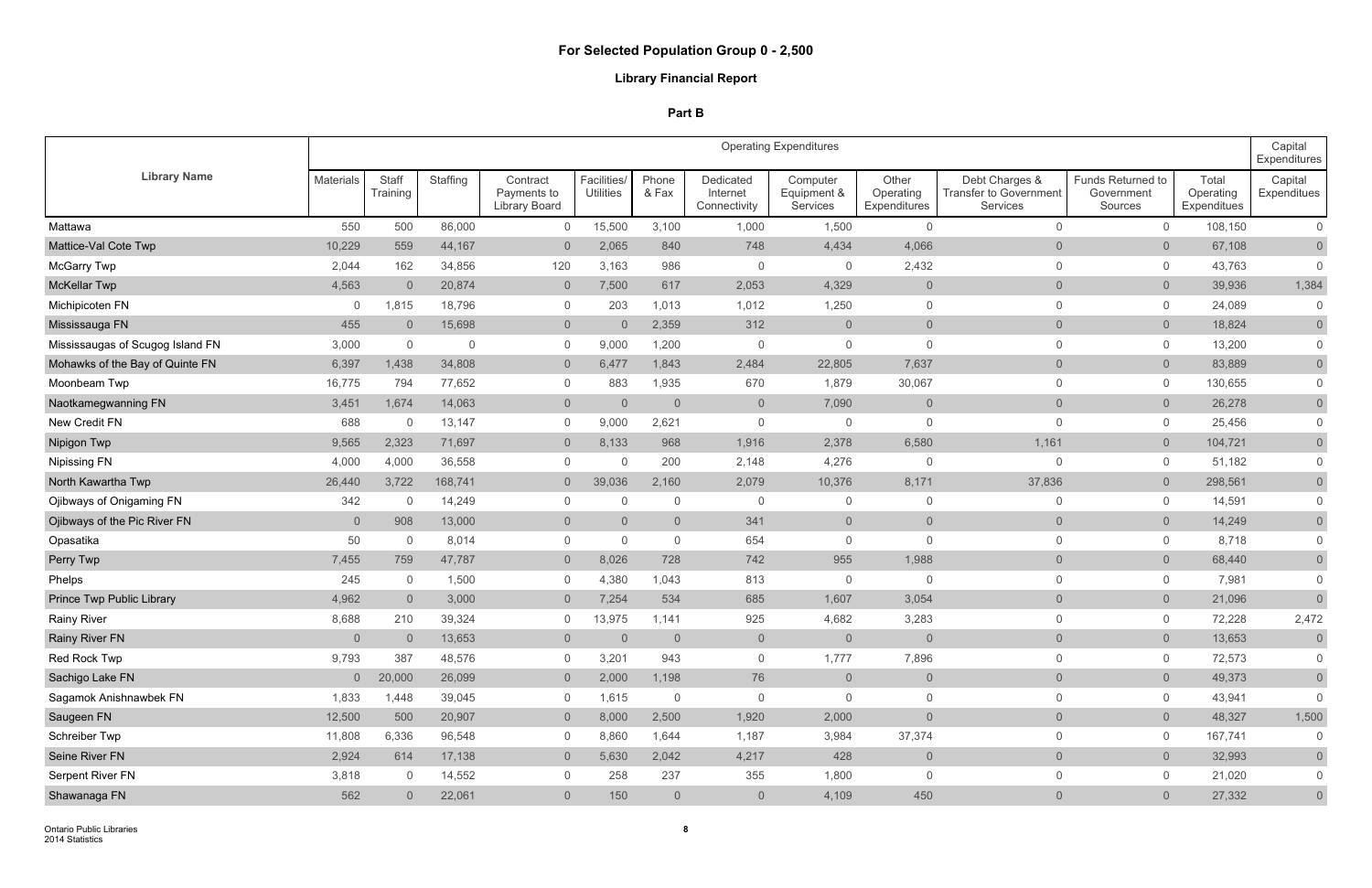|                                           |                                  |                   |          |                                          |                                 |                |                                       | <b>Operating Expenditures</b>       |                                    |                                                                    |                                            |                                   | Capital<br><b>Expenditures</b> |
|-------------------------------------------|----------------------------------|-------------------|----------|------------------------------------------|---------------------------------|----------------|---------------------------------------|-------------------------------------|------------------------------------|--------------------------------------------------------------------|--------------------------------------------|-----------------------------------|--------------------------------|
| <b>Library Name</b>                       | <b>Materials</b>                 | Staff<br>Training | Staffing | Contract<br>Payments to<br>Library Board | Facilities/<br><b>Utilities</b> | Phone<br>& Fax | Dedicated<br>Internet<br>Connectivity | Computer<br>Equipment &<br>Services | Other<br>Operating<br>Expenditures | Debt Charges &<br><b>Transfer to Government</b><br><b>Services</b> | Funds Returned to<br>Government<br>Sources | Total<br>Operating<br>Expenditues | Capital<br>Expenditues         |
| Sheshegwaning FN                          | 1,000                            | $\overline{0}$    | 13,000   | $\overline{0}$                           | $\mathbf{0}$                    | 500            | $\overline{0}$                        | 300                                 | $\mathbf{0}$                       | $\overline{0}$                                                     | $\mathbf 0$                                | 14,800                            | $\overline{0}$                 |
| Sioux Narrows Nestor Falls Twp            | 9,991                            | $\overline{0}$    | 15,440   | $\overline{0}$                           | $\overline{0}$                  | 984            | $\overline{0}$                        | 439                                 | 812                                | $\overline{0}$                                                     | $\overline{0}$                             | 27,666                            | 4,426                          |
| Smooth Rock Falls                         | 1,382                            | 1,417             | 39,153   | $\mathbf 0$                              |                                 | 2,891          | $\Omega$                              | $\mathbf 0$                         | $\mathbf{0}$                       | $\Omega$                                                           | $\overline{0}$                             | 44,843                            | $\mathbf 0$                    |
| South Algonquin Twp                       | 3,844                            | 173               | 25,206   | $\overline{0}$                           | 8,640                           | 2,180          | 2,500                                 | $\overline{0}$                      | $\overline{0}$                     | 5,000                                                              | $\overline{0}$                             | 47,543                            | $\overline{0}$                 |
| South River-Machar Union                  | 8,968                            | 763               | 44,744   | $\overline{0}$                           | 10,306                          | 479            | 1,035                                 | 1,013                               | 8,291                              | 43                                                                 | 325                                        | 75,967                            | $\overline{0}$                 |
| Spanish Twp                               | 2,458                            | 82                | 37,512   | $\overline{0}$                           | 3,604                           | 416            | 537                                   | 2,881                               | 4,645                              | $\overline{0}$                                                     | $\overline{0}$                             | 52,135                            | $\overline{0}$                 |
| St. Charles                               | 5,955                            | 461               | 33,139   | $\overline{0}$                           | 3,924                           | 1,196          | 1,800                                 | $\overline{0}$                      | 6,546                              | $\mathbf{0}$                                                       | $\overline{0}$                             | 53,021                            | $\overline{0}$                 |
| St. Joseph Twp                            | 7,097                            | $\overline{0}$    | 13,200   | $\overline{0}$                           | 11,689                          | 1,830          | $\overline{0}$                        | 178                                 | $\overline{0}$                     | $\overline{0}$                                                     | $\overline{0}$                             | 33,994                            | $\overline{0}$                 |
| Sundridge-Strong Union                    | 13,298                           | 229               | 47,938   | $\overline{0}$                           | 15,071                          | 545            | $\overline{0}$                        | 4,689                               | 5,260                              | $\mathbf{0}$                                                       | $\overline{0}$                             | 87,030                            | $\overline{0}$                 |
| Tehkummah Twp                             | 315                              | $\overline{0}$    | 5,079    | $\overline{0}$                           | 1,077                           | 896            | $\overline{0}$                        | $\overline{0}$                      | 412                                | $\overline{0}$                                                     | $\overline{0}$                             | 7,779                             | $\overline{0}$                 |
| Temagami                                  | 10,460                           | 870               | 44,491   | $\overline{0}$                           | $\Omega$                        | 782            | 406                                   | 3,368                               | 2,009                              | $\Omega$                                                           | $\overline{0}$                             | 62,386                            | $\mathsf{O}\xspace$            |
| Temagami FN                               | 959                              | 369               | 16,964   | $\overline{0}$                           | 30                              | $\overline{0}$ | $\overline{0}$                        | 982                                 | $\overline{0}$                     | $\overline{0}$                                                     | $\overline{0}$                             | 19,304                            | $\overline{0}$                 |
| Terrace Bay Twp                           | 15,221                           | 3,140             | 126,075  | $\overline{0}$                           | 42,976                          | 991            | $\overline{0}$                        | 1,881                               | 12,248                             | $\overline{0}$                                                     | $\overline{0}$                             | 202,532                           | $\overline{0}$                 |
| Thessalon                                 | 7,892                            | $\overline{0}$    | 24,097   | $\overline{0}$                           | 8,799                           | 1,528          | 20                                    | 1,058                               | 4,140                              | $\overline{0}$                                                     | $\overline{0}$                             | 47,534                            | $\overline{0}$                 |
| Thessalon FN                              | 3,059                            | $\overline{0}$    | 16,973   | $\overline{0}$                           | 718                             | 3,588          | 4,732                                 | $\mathbf 0$                         | $\overline{0}$                     | $\mathbf{0}$                                                       | $\overline{0}$                             | 29,070                            | $\overline{0}$                 |
| Town of Grand Valley Public Library Board | 46,287                           | 5,138             | 137,178  | $\overline{0}$                           | 27,038                          | 1,754          | 1,626                                 | 11,493                              | 11,699                             | $\overline{0}$                                                     | $\overline{0}$                             | 242,213                           | $\overline{0}$                 |
| Tudor & Cashel Twp                        | 1,297                            | $\overline{0}$    | 4,765    | $\overline{0}$                           | $\mathbf 0$                     | $\overline{0}$ | $\overline{0}$                        | $\mathbf 0$                         | $\overline{0}$                     | $\overline{0}$                                                     | $\overline{0}$                             | 6,062                             | $\mathbf 0$                    |
| Val Rita-Harty Twp                        | 15,103                           | 493               | 25,655   | $\overline{0}$                           | 160                             | 1,416          | $\overline{0}$                        | 756                                 | 4,981                              | $\overline{0}$                                                     | $\overline{0}$                             | 48,564                            | $\overline{0}$                 |
| Wahta Mohawk FN                           | 2,010                            | $\overline{0}$    | 13,000   | $\overline{0}$                           | 592                             | 0              | 805                                   | 1,855                               | 0                                  | $\mathbf{0}$                                                       | $\overline{0}$                             | 18,262                            | $\mathbf 0$                    |
| <b>Wasauksing FN</b>                      | 4,170                            | 330               | 14,872   | $\overline{0}$                           | 525                             | $\overline{0}$ | $\overline{0}$                        | $\overline{0}$                      | $\overline{0}$                     | $\overline{0}$                                                     | $\overline{0}$                             | 19,897                            | $\overline{0}$                 |
| Westport                                  | 3,244                            | $\mathbf 0$       | 18,447   | $\overline{0}$                           | 9,964                           | 602            | 840                                   | 450                                 | 443                                | $\overline{0}$                                                     | $\mathbf{0}$                               | 33,990                            | $\mathbf 0$                    |
| White River Twp                           | 8,657                            | 59                | 27,557   | $\overline{0}$                           | 3,674                           | 689            | 684                                   | 88                                  | 2,521                              | $\overline{0}$                                                     | $\overline{0}$                             | 43,929                            | $\overline{0}$                 |
| <b>Whitefish River FN</b>                 | 641                              | 308               | 34,511   | $\overline{0}$                           | $\Omega$                        | 1,126          | 282                                   | $\mathbf 0$                         | $\mathsf{O}\xspace$                | $\mathsf{O}$                                                       | $\overline{0}$                             | 36,868                            | $\mathbf 0$                    |
| Whitestone-Hagerman Memorial              | 8,113                            | 1,472             | 62,066   | $\overline{0}$                           | 8,665                           | 588            | 1,800                                 | 1,651                               | 11,571                             | 2,389                                                              | $\overline{0}$                             | 98,315                            | $\overline{0}$                 |
| Wollaston and Limerick Union              | 1,600                            | 200               | 26,665   | $\overline{0}$                           | 2,000                           | 1,488          | 1,044                                 | $\overline{0}$                      | $\mathsf{O}\xspace$                | $\mathbf 0$                                                        | $\overline{0}$                             | 32,997                            | $\overline{0}$                 |
|                                           | Total: 629,910 118,945 4,278,035 |                   |          | 10,394                                   | 625,446 115,796                 |                | 84,966                                | 239,974                             | 335,490                            | 51,804                                                             | 11,594                                     | 6,502,354                         | 34,408                         |